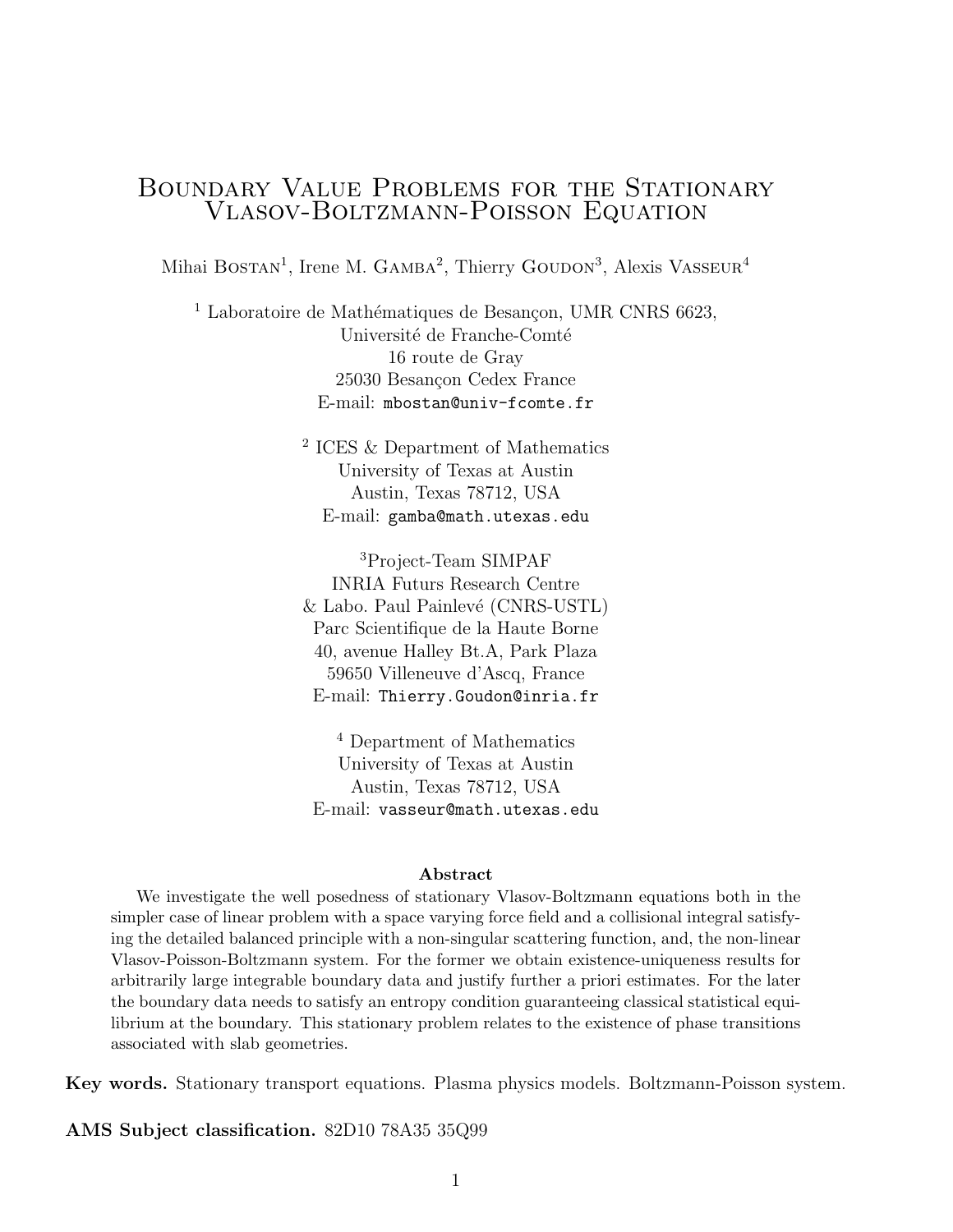### 1 Introduction

The present study focus on the solvability of stationary boundary value problems associated to Boltzmann-Poisson systems. These problems are related to basic questions associated with existence of non classical statistical equilibrium states in bounded domains as well as stable phase transition problems in kinetic theory of plasmas. In addition, they also appear boundary and interface regions described by transition layers where a stationary kinetic equation is solved. A standard assumption is for the layer to have a slab symmetry, that is, the particle distribution is constant on surfaces parallel to the interface.

Previously to our work, rigorous analysis for the boundary value problem associated to these kinetic equations have been studied in the framework of boundary layers (the half space and Milne problem), and in the case of full space boundary prescribed data, as investigated in [13] where the proof appeals to comparison principles based on the fact that the boundary condition are comparable to equilibrium states that nullify the transport and collision terms. In such cases an absolute Maxwellian distributions can be used to derive pointwise a priori estimates and then it leads to existence results for incoming data comparable to Maxwellian distribution. The case of one sided boundary value problems for transport kinetic equations in the absence of forces, known as the half space problem, and its corresponding limiting behavior in a strong collisional regime and long time scaling linear, as the length of the transition layer is comparable to the reference collision frequency, known as the Milne problem, was initiated in [2] by means of spectral methods and semigroup theory.

For collisional plasma models, the force field, gradient of the electrostatic potential, is bounded along flat boundaries where the potential is either prescribed or is a solution of the corresponding mean field equation. In both cases, the force field will become a constant in the rescaled layer. In the case of a linear collisional integral satisfying the detailed balanced principle with a non-singular scattering function and weak force field forces, the rescaled force field vanishes and the corresponding half space and Milne problem was studied by [12], where in particular the asymptotic behavior exhibits a classical statistical equilibrium corresponding to a Maxwellian behavior, independent of the force field. In the case of strong force field regimes also a slab symmetry is obtained whenever the curvature of the interface is small compared to the reciprocal of the mean free path and the force field is normal to the interface. Consequently, the space coordinate reduces to, say,  $x$  the distance to the boundary or interface. After scaling it like  $\frac{x}{\epsilon}$ , where  $\epsilon$  is the order magnitude of the mean free path, one has to solve a kinetic half-space problem where the corresponding stationary equation depends on the force field. Such problem has been solved by Ben Abdallah, Gamba and Klar in [4] in the case of both negative or positive constant force fields. These strong force field scalings are characterized by non-statistical equilibrium states  $P = P(v)$ , that is they are  $L^1(\mathbb{R}_v)$ space homogeneous solution to the layer problem, with non-vanishing mean or first moment, which depend on the force field and on the Maxwellian in the kernel of the collision operator and the scattering function. This problem was treated by Trugman and Taylor [16] for the relaxation operator, and by Poupaud [14] for the general linear operator in higher dimensions. These problems related to non-equilibrium statistical states where also solved by comparisons methods provided the boundary data was comparable to these dominant state.

However the question associated to the full boundary value of connecting two states with just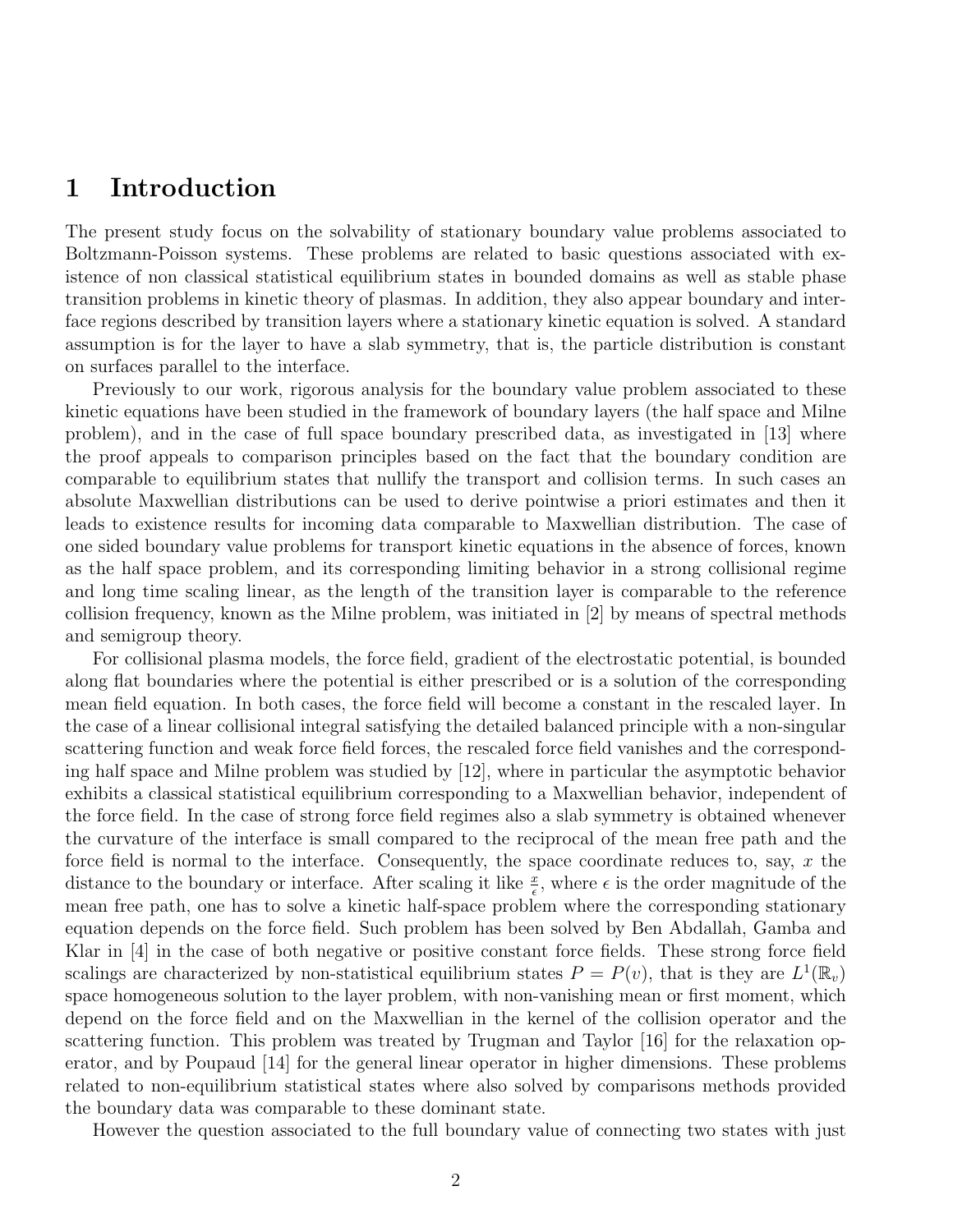bounded incoming fluxes, in a slab geometry of an interface, with a varying force remains open. This fundamental problem we address in this paper is related to the existence of phase transitions for the Boltzmann-Poisson system of equations.

In this manuscript we first develop the study of existence of solutions to the linear stationary boundary value problem for the Vlasov-Boltzmann equation, with given force fields having bounded gradients, and incoming boundary data having bounded incoming fluxes (first moments). We use constructive techniques such as integrator along characteristics and the construction of monotone sequences with boundary control estimates. Both existence and uniqueness follows from the mass (order) preserving, non-expansive (dissipative) nature of the collisional form: these properties are the basis of the derivation of new sharp estimates for the stationary boundary value problem. Further, we also develop moments,  $L^{\infty}$  and entropy estimates. These estimates, which are interesting in themselves, allow us to consider the stationary boundary value problem for the self consistent Boltzmann-Poisson system; they not only control the regularity of self consistent force fields but also yield the existence of weak solutions by solving an auxiliary absorption perturbation problem and using compactness arguments.

#### 1.1 Statement of problems

We consider the problem

$$
v\partial_x f + E(x)\partial_v f = \kappa Q(f), \qquad x \in (0, L), \ v \in \mathbb{R}
$$
\n(1.1)

where  $\kappa > 0$  and Q is the linear collision operator (cf. [14, 4]) satisfying the detailed balance principle, defined by

$$
Q(f)(x,v) = \int_{-\infty}^{+\infty} s(v,v') \{ M_{\theta}(v) f(x,v') - M_{\theta}(v') f(x,v) \} dv' = Q^+(f)(x,v) - \sigma(v) f(x,v) \quad (1.2)
$$

where  $Q^+(f)(x,v) = \int_{-\infty}^{+\infty} s(v,v')M_{\theta}(v)f(x,v') dv'$  is the gain operator,  $\sigma(v) = \int_{-\infty}^{+\infty} s(v,v')M_{\theta}(v') dv'$ is the collision frequency and  $M_{\theta}$  is the Maxwellian equilibrium

$$
M_{\theta}(v) = \frac{e^{-v^2/2\theta}}{\sqrt{2\pi\theta}}, \quad v \in \mathbb{R}
$$

with  $\theta > 0$ . The scattering function  $s(v, v')$  satisfies

$$
s(v, v') = s(v', v)
$$
 and  $0 < s_0 \le s(v, v') \le s_1 < +\infty$ ,  $v, v' \in \mathbb{R}$ 

for some constants  $s_0, s_1 \in (0, +\infty)$ . Notice that the collision frequency verifies

$$
0 < s_0 \le \sigma(v) \le s_1 < +\infty, \ v \in \mathbb{R}.
$$

In particular, when the scattering function is constant we obtain the simple relaxation operator defined by

$$
Q(f)(x,v) = s\{\langle f \rangle(x) M_{\theta}(v) - f(x,v)\}, \qquad \langle f \rangle(x) = \int_{-\infty}^{+\infty} f(x,v) \, \mathrm{d}v.
$$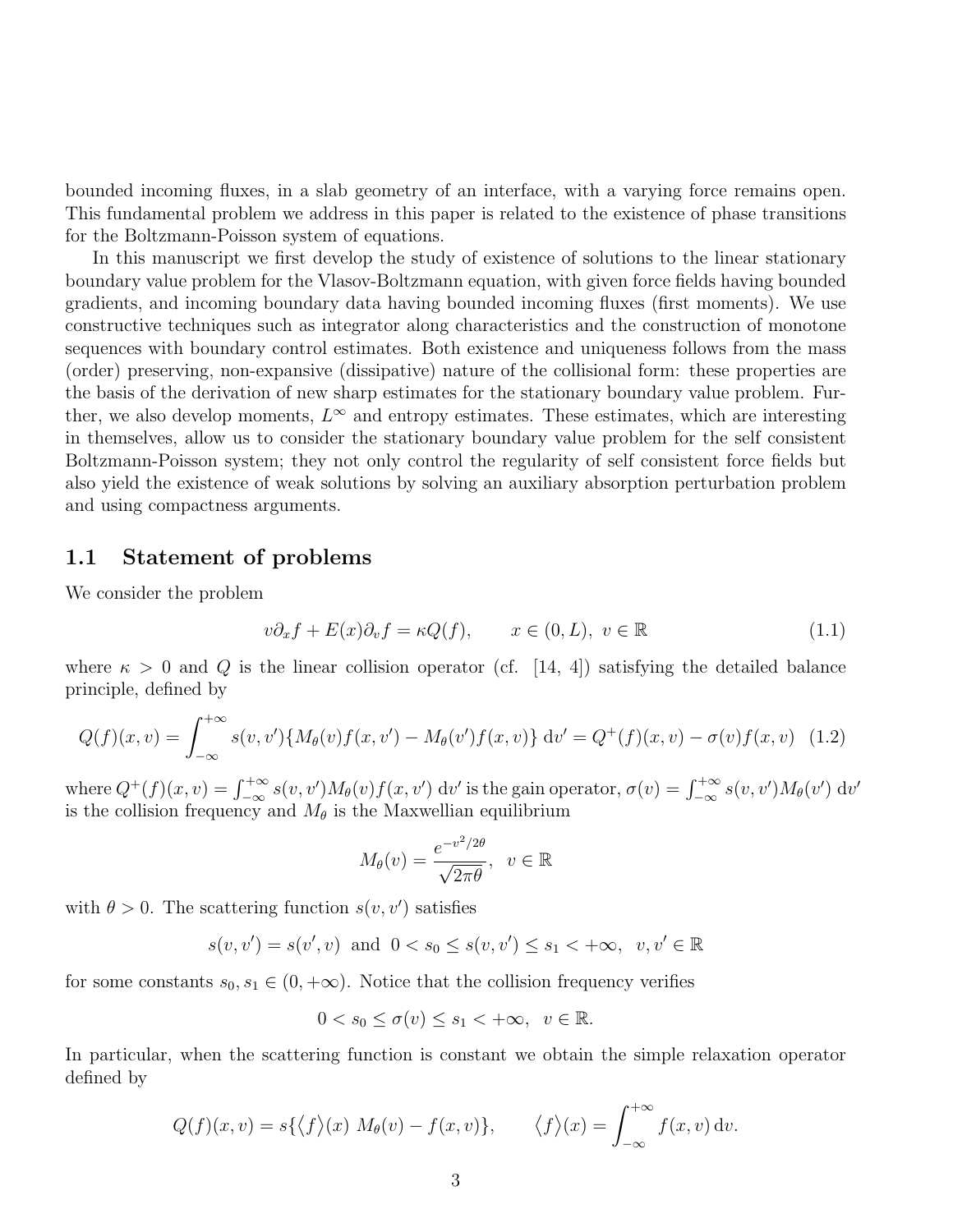The equation has to be completed by incoming data

$$
f(0, v)_{|v>0} = f_0(v), \qquad f(L, v)_{|v<0} = f_L(v). \tag{1.3}
$$

This equation arises in the modeling of charge transport phenomena, with applications in semiconductor theory or plasma physics  $[11]$ . There, the force field E, which is space-varying, describes electric forces that influence the motion of the electrons. The problem has been investigated in [13]: the proof appeals to comparison principles based on the fact that

$$
\mathcal{M}_{\theta,\Phi}(x,v) = \exp\left(-\frac{v^2/2 + \Phi(x)}{\theta}\right), \qquad E(x) = -\Phi'(x)
$$

makes vanish both the transport operator  $v\partial_x + E(x)\partial_y$  and the collision operator Q. Therefore the absolute Maxwellian distribution  $\mathcal{M}_{\theta,\Phi}$  can be used to derive pointwise a priori estimates and we are led to existence results for incoming data comparable to  $\mathcal{M}_{\theta,\Phi}$ .

We also notice that more difficulties arise from the space variation of the force  $E$  or the variation of the scattering function. Indeed, in the specific case where E is constant and  $s = 1$ , it turns out that a solution of  $(1.1)-(1.2)$  is given by the explicit formula, see [16, 14]

$$
P_E(v) = Z \frac{\kappa}{\sqrt{\pi} E} \exp\left(-\frac{\kappa}{E}v + \frac{1}{2\theta} \left(\frac{\kappa}{E}\right)^2\right) \int_{-(v-\kappa/E)/\sqrt{2\theta}}^{+\infty} e^{-u^2} du
$$

where  $Z > 0$  is a normalizing constant (so that the v-average of  $P_E$  is 1 when  $Z = 1$ ). Again, this particular solution can be used with comparison principles to prove existence results for boundary value and Milne problems when considering incoming data compatible with  $P_E$ , see [4].

In this manuscript, we consider more general incoming data, only requiring some integrability conditions of moments and we treat the case of general linear collision operator.

We now state our main results. The first one is the existence and uniqueness of the stationary boundary value problem for the linear Vlasov-Boltzmann equation for a given electric field with bounded first derivative and boundary data whose incoming part has finite mean. The second main result is the existence of the stationary boundary value problem for the self-consistent Boltzmann-Poisson system, where now the incoming boundary data satisfies an entropy condition type. The results are stated as follows.

**Theorem 1.1** (The linear Vlasov-Boltzmann equation) Let  $E \in W^{1,\infty}((0,L))$ . Assume that the incoming data satisfy

$$
\int_0^{+\infty} v |f_0(v)| dv = M_0 < \infty, \qquad \int_{-\infty}^0 (-v) |f_L(v)| dv = M_L < \infty.
$$
 (1.4)

Then, there exists a unique (mild) solution  $f(x, v) \in L^1((0, L) \times \mathbb{R})$  of (1.1)-(1.3); the outgoing traces are well-defined and satisfy

$$
\int_{-\infty}^0 (-v)|f(0,v)| \, \mathrm{d}v < \infty, \qquad \int_0^\infty v|f(L,v)| \, \mathrm{d}v < \infty.
$$

If  $f_0, f_L \geq 0$ , then  $f \geq 0$  as well.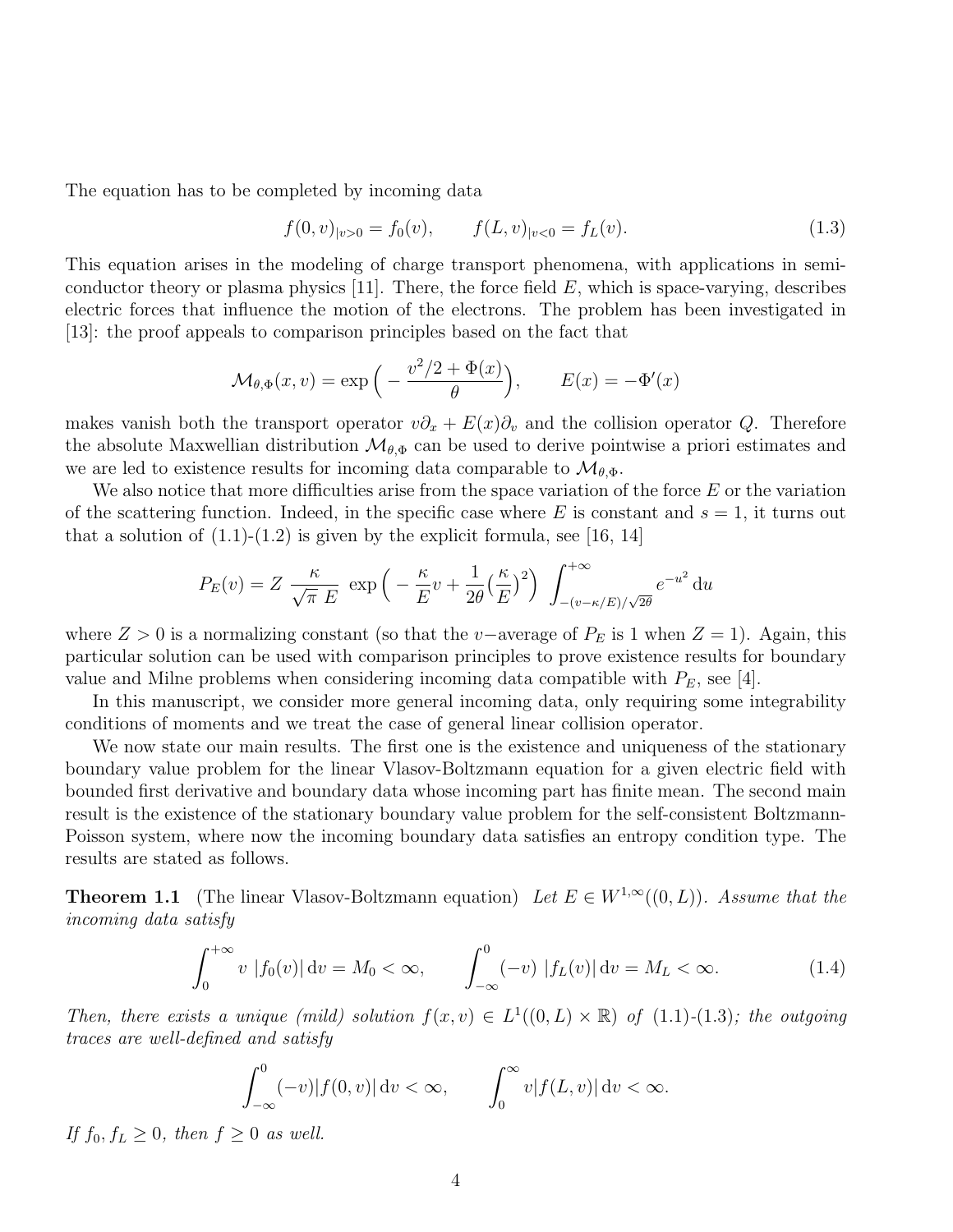Our strategy of proof is different and allows to deal with arbitrary integrable data. The proof only relies on "energy" estimates and properties of the characteristics associated to the field  $(v, E(x))$ .

**Remark 1.1** Note that the boundary condition (1.4) is satisfied by both the classical equilibrium state  $\mathcal{M}_{\theta,\Phi}(v)$  and the strong forced non-equilibrium distribution  $P_E(v)$  above. This is a signature for the existence of strong phase transitions for the Vlasov-Boltzmann linear transport equation.

Remark 1.2 The notion of "mild" solution refers to a solution satisfying the equation integrated along the characteristics, as it will be detailed below. We do not detail the different notions of solutions for transport equations we use, referring instead to a textbook on this topics, like e.g. [8].

The second main statement, which requires further moments boundedness and entropy estimates, ensures the existence of weak solutions to the Boltzmann-Poisson system

$$
v\partial_x f + E(x)\partial_v f = \kappa Q(f), \qquad x \in (0, L), v \in \mathbb{R}
$$
\n(1.5)

$$
E(x) = -\Phi'(x), \qquad -\Phi''(x) = \langle f \rangle(x) - n_b(x), \qquad x \in (0, L)
$$
\n
$$
(1.6)
$$

with the boundary conditions

$$
f(0, v)|_{v>0} = f_0(v), \qquad f(L, v)|_{v<0} = f_L(v) \tag{1.7}
$$

$$
\Phi(0) = \Phi_0, \qquad \Phi(L) = \Phi_L. \tag{1.8}
$$

The function  $n_b(x) \geq 0$ ,  $n_b \in L^1((0,L))$  represents the concentration of a background population of ions. The following result of existence of weak solutions follows.

**Theorem 1.2** (The self-consistent Boltzmann-Poisson system) Assume that  $f_0, f_L$  are nonnegative and satisfy the following boundary entropy condition

$$
\mathcal{H}_L = \int_0^{+\infty} v \left( 1 + \frac{v^2}{2} + |\ln f_0| \right) f_0 \, \mathrm{d}v - \int_{-\infty}^0 v \left( 1 + \frac{v^2}{2} + |\ln f_L| \right) f_L \, \mathrm{d}v < +\infty. \tag{1.9}
$$

Then there is a weak solution  $(f, E)$  for the Boltzmann-Poisson problem  $(1.5)-(1.8)$  satisfying  $E \in$  $L^{\infty}((0,L)) \cap W^{1,1}((0,L))$  and

$$
\int_0^L \int_{-\infty}^{+\infty} \left( |\ln f| + 1 + \frac{v^2}{2} \right) f(x, v) \, dv \, dx < +\infty
$$
\n
$$
\int_0^{+\infty} v \left( |\ln f| + 1 + \frac{v^2}{2} \right) f(L, v) \, dv - \int_{-\infty}^0 v \left( |\ln f| + 1 + \frac{v^2}{2} \right) f(0, v) \, dv < +\infty
$$
\n
$$
\int_0^L |\ln \langle f \rangle| \langle f \rangle \, dx < +\infty.
$$

The proof of Theorem 1.2 uses an  $\alpha$ -perturbed linear kinetic transport problem coupled to (1.6)- $(1.8)$  and its subsequent stability results letting the parameter  $\alpha$  going to zero.

In the next section, we set up a few notation and recall basic properties of the characteristics. The proof of Theorem 1.1 is detailed in Section 3. Then, in order to prove the weak existence of the self-consistent system, we discuss in Section 4 entropy estimates and  $L^{\infty}$  bounds when dealing with entropy bounded incoming data and non-smooth force fields. Finally, we prove Theorem 1.2 in the last section.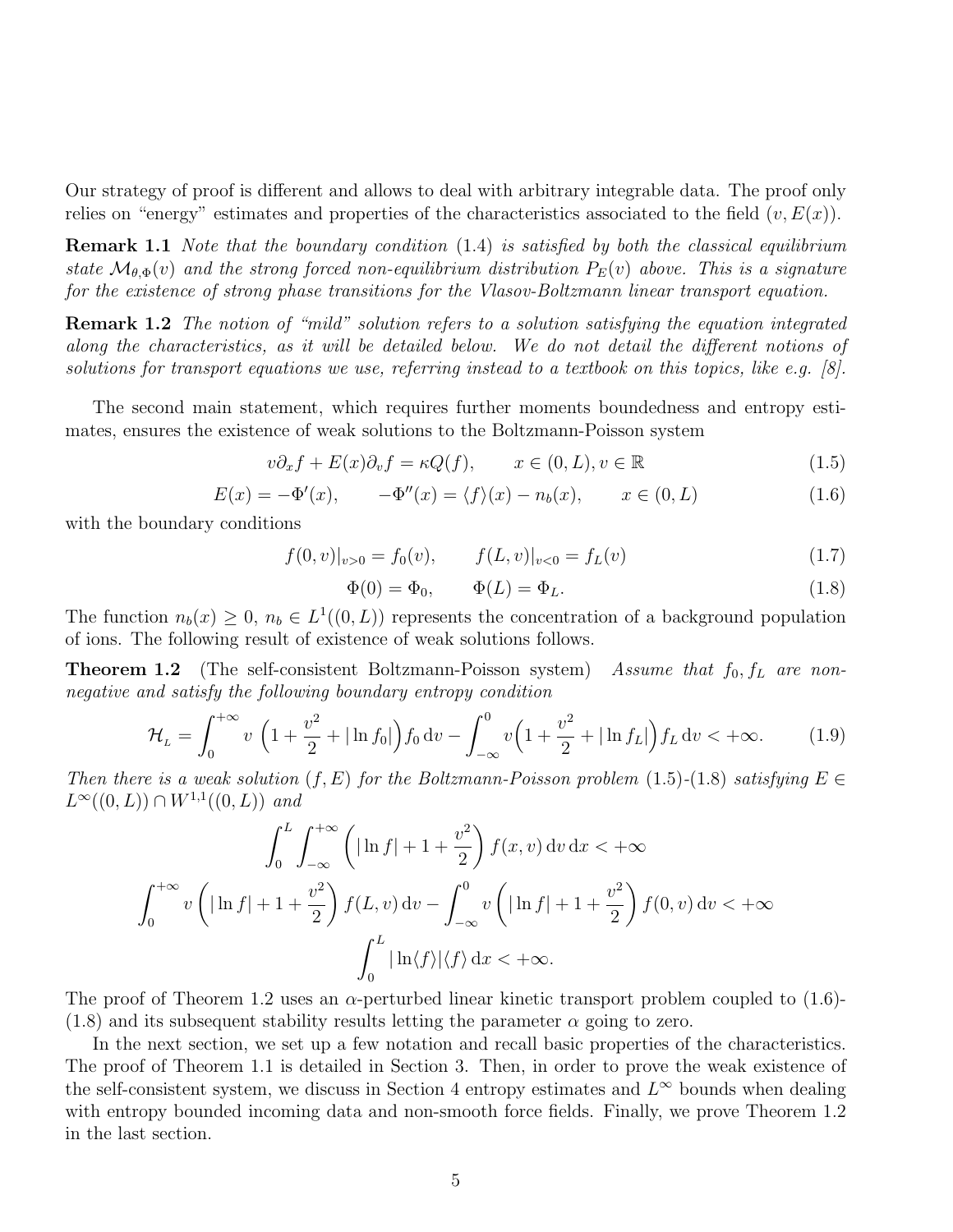## 2 Characteristics

It is convenient to introduce the potential  $\Phi(x)$  such that  $E(x) = -\Phi'(x)$ , namely we set

$$
\Phi(x) = \Phi_0 - \int_0^x E(y) \, dy,\tag{2.10}
$$

for some constant  $\Phi_0$ . Since E belongs to  $W^{1,\infty}((0,L))$ ,  $\Phi \in C^1((0,L))$ , with  $\Phi'' \in L^{\infty}((0,L))$ . We define the characteristic curves as the solutions of the ODEs system

$$
\begin{cases}\n\frac{\mathrm{d}}{\mathrm{d}t}\mathcal{X}(t;s,x,v) = \mathcal{V}(t;s,x,v), & \frac{\mathrm{d}}{\mathrm{d}t}\mathcal{V}(t;s,x,v) = E(\mathcal{X}(t;s,x,v)) = -\Phi'(\mathcal{X}(t;s,x,v)),\\ \mathcal{X}(s;s,x,v) = x, & \mathcal{V}(s;s,x,v) = v.\n\end{cases}
$$
\n(2.11)

The system is autonomous so that it suffices to consider the solution  $(X(t; x, v), V(t; x, v))$  corresponding to the data  $(x, v)$  at time  $s = 0$  and we get

$$
(\mathcal{X}, \mathcal{V})(t; s, x, v) = (X, V)(t - s; x, v).
$$

In particular,  $X(-t; x, v)$  (resp.  $V(-t; x, v)$ ) gives the position (resp. the velocity) at time 0 of a particle that starts at time t from position x and velocity v. An important property is the local energy conservation which means, for any  $t \in \mathbb{R}$ ,

$$
\frac{V^2(t;x,v)}{2} + \Phi(X(t;x,v)) = \frac{v^2}{2} + \Phi(x).
$$
\n(2.12)

For any  $x \in [0, L]$  and  $v \in \mathbb{R}$ , we define the exit times

$$
T_{\text{out}}(x, v) = \sup \{ t \ge 0 \text{ such that for any } s \in (0, t), X(s; x, v) \in (0, L) \},
$$
  

$$
T_{\text{inc}}(x, v) = \sup \{ t \ge 0 \text{ such that for any } s \in (0, t), X(-s; x, v) \in (0, L) \}.
$$

Next, we introduce the critical velocities

$$
V_0 = \left(2\left(\max_{x \in [0,L]} \Phi(x) - \Phi(0)\right)\right)^{1/2} \ge 0, \qquad V_L = -\left(2\left(\max_{x \in [0,L]} \Phi(x) - \Phi(L)\right)\right)^{1/2} \le 0.
$$

We shall need a few properties of the characteristics. Using the conservation of the total energy  $\frac{v^2}{2} + \Phi(x)$  along the characteristics we first prove as in [6] (see also [10]):

**Proposition 2.1** Assume that  $E \in W^{1,\infty}((0,L))$ . Then, the following properties hold:

i) For any  $0 < v < V_0$  (resp.  $V_L < v < 0$ ) there exist  $x_* \in (0, L)$  and  $0 < s_* \leq T_{\text{out}}(0, v) \leq +\infty$ (resp.  $0 < s_{\star} \leq T_{\text{out}}(L, v) \leq +\infty$ ) such that, for any  $0 < s < s_{\star}$ ,

$$
0 < X(s; 0, v) < x_\star, \qquad V(s; 0, v) > 0, \qquad \lim_{s \nearrow s_\star} (X, V)(s; 0, v) = (x_\star, 0)
$$

(resp.  $x_{\star} < X(s; L, v) < L$ ,  $V(s; L, v) < 0$  and  $\lim_{s \nearrow s_{\star}} (X, V)(s; L, v) = (x_{\star}, 0)$ ).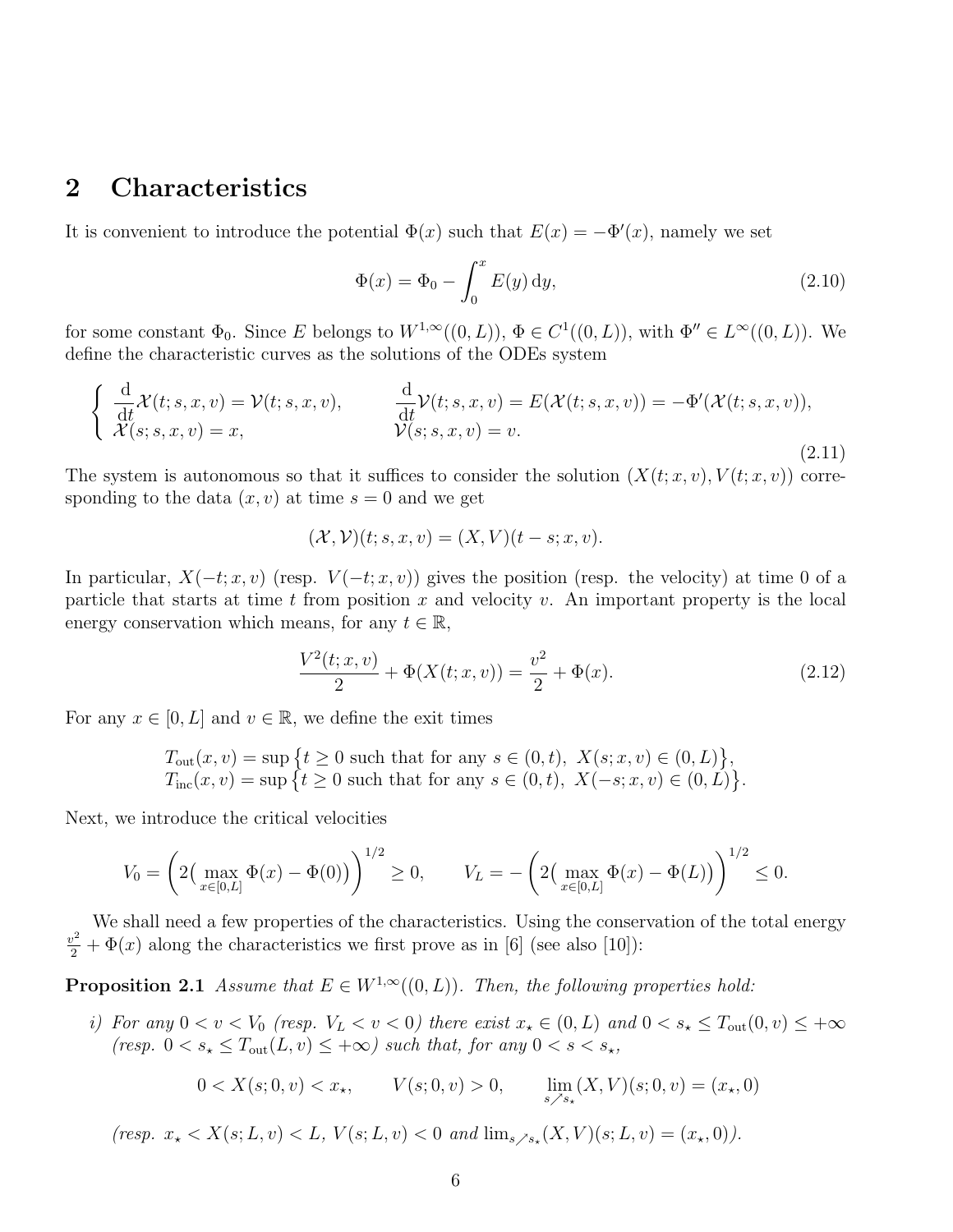- ii) Under the assumptions of i), if moreover,  $\Phi'(x_{\star}) \neq 0$ , then  $T_{\text{out}}(0, v)$  (resp.  $T_{\text{out}}(L, v)$ ) is finite,  $s_{\star} = T_{\text{out}}(0, v)/2$  (resp.  $s_{\star} = T_{\text{out}}(L, v)/2$ ) and for any  $0 < s < s_{\star}$ , we get  $(X, V)(s; 0, v) = (X, -V)(2s_{\star} - s; 0, v)$  (resp.  $(X, V)(s; L, v) = (X, -V)(2s_{\star} - s; L, v)$ ). In particular, we have  $X(T_{\text{out}}(0, v); 0, v) = 0$  (resp.  $X(T_{\text{out}}(L, v); L, v) = L$ ).
- iii) For any  $v > V_0$ ,  $T_{\text{out}}(0, v)$  is finite, and furthermore,  $X(T_{\text{out}}(0, v); 0, v) = L$  and  $V(s; 0, v) > 0$ holds for any  $0 < s < T_{\text{out}}(0, v)$ .

Similarly, for any  $v < V_L$ ,  $T_{\text{out}}(L, v)$  is finite, and  $X(T_{\text{out}}(L, v); L, v) = 0$  and  $V(s; L, v) < 0$ holds for any  $0 < s < T_{\text{out}}(L, v)$ .

We shall use crucially the third property which tells us that, choosing large enough velocities, the characteristics cross the entire domain  $(0, L)$ .

**Example 2.1** If  $E(x) \ge 0$  and  $\Phi_0 = 0$ , then the potential is non-increasing and non-positive. In this case, we obtain readily estimates on the exit time: for any  $v > 0$ ,  $L/\sqrt{v^2 - 2\Phi(L)} \le$  $T_{\text{out}}(0, v) \le L/v$  and for any  $v < -\sqrt{2|\Phi(L)|}, L/|v| \le T_{\text{out}}(L, v) \le L/\sqrt{v^2 + 2\Phi(L)}$ .

**Example 2.2** If  $E(x)$  is non-decreasing, the potential is concave and the exit times are always finite, but for the initial data  $(0, V_0)$  and  $(L, V_L)$ .

Example 2.3 Let us set  $E(x) = E_-\Delta Ex$  for some  $E_-, \Delta E > 0$ . Hence  $\Phi(x) = \Delta Ex^2/2 - E_+x$ . The energy conservation can be recast as

$$
\left(\sqrt{\Delta E}X(t;x,v) - E_{-}/\sqrt{\Delta E}\right)^{2} + V^{2}(t;x,v) = \left(\sqrt{\Delta E}x - E_{-}/\sqrt{\Delta E}\right)^{2} + v^{2}
$$

which means that (  $\Delta EX, V$ ) describes the circle centered at  $(E_{-}/E_{-})$  $\overline{\Delta E}$ , 0) with radius  $(v^2 +$ ( √  $\Delta Ex - E_{-}/$ √  $\overline{\Delta E})^2\big)^{1/2}.$ 

Next, we will make use of the following claim (see [5] for a more general result)

**Lemma 2.1** Let  $E \in W^{1,\infty}((0,L))$ . Then for any characteristic we have

$$
|V(s_1) - V(s_2)| \leq 2(2L ||E||_{\infty})^{1/2}
$$
, for  $T_{\text{inc}} \leq s_1 \leq s_2 \leq T_{\text{out}}$ .

**Proof.** Suppose that  $V(s_1)$ ,  $V(s_2)$  have the same sign, for example  $0 \leq V(s_1) \leq V(s_2)$ . The conservation of the energy along the characteristics

$$
\frac{1}{2}V(s_1)^2 + \Phi(X(s_1)) = \frac{1}{2}V(s_2)^2 + \Phi(X(s_2))
$$

implies that  $V(s_2) = (V(s_1)^2 + a)^{1/2}$  with  $a = 2(\Phi(X(s_1)) - \Phi(X(s_2))) \in [0, 2L||E||_{\infty}]$ . It is easily seen that √

$$
V(s_2) - V(s_1) = \frac{a}{(V(s_1)^2 + a)^{1/2} + V(s_1)} \le \sqrt{a} \le (2L \|E\|_{\infty})^{1/2}.
$$

If  $V(s_1)$ ,  $V(s_2)$  have opposite signs, there exists  $s_3 \in [s_1, s_2]$  such that  $V(s_3) = 0$  and thus  $|V(s_1) |V(s_2)| \leq |V(s_1) - V(s_3)| + |V(s_3) - V(s_2)|$  and we can apply the previous result to both terms of the right hand side.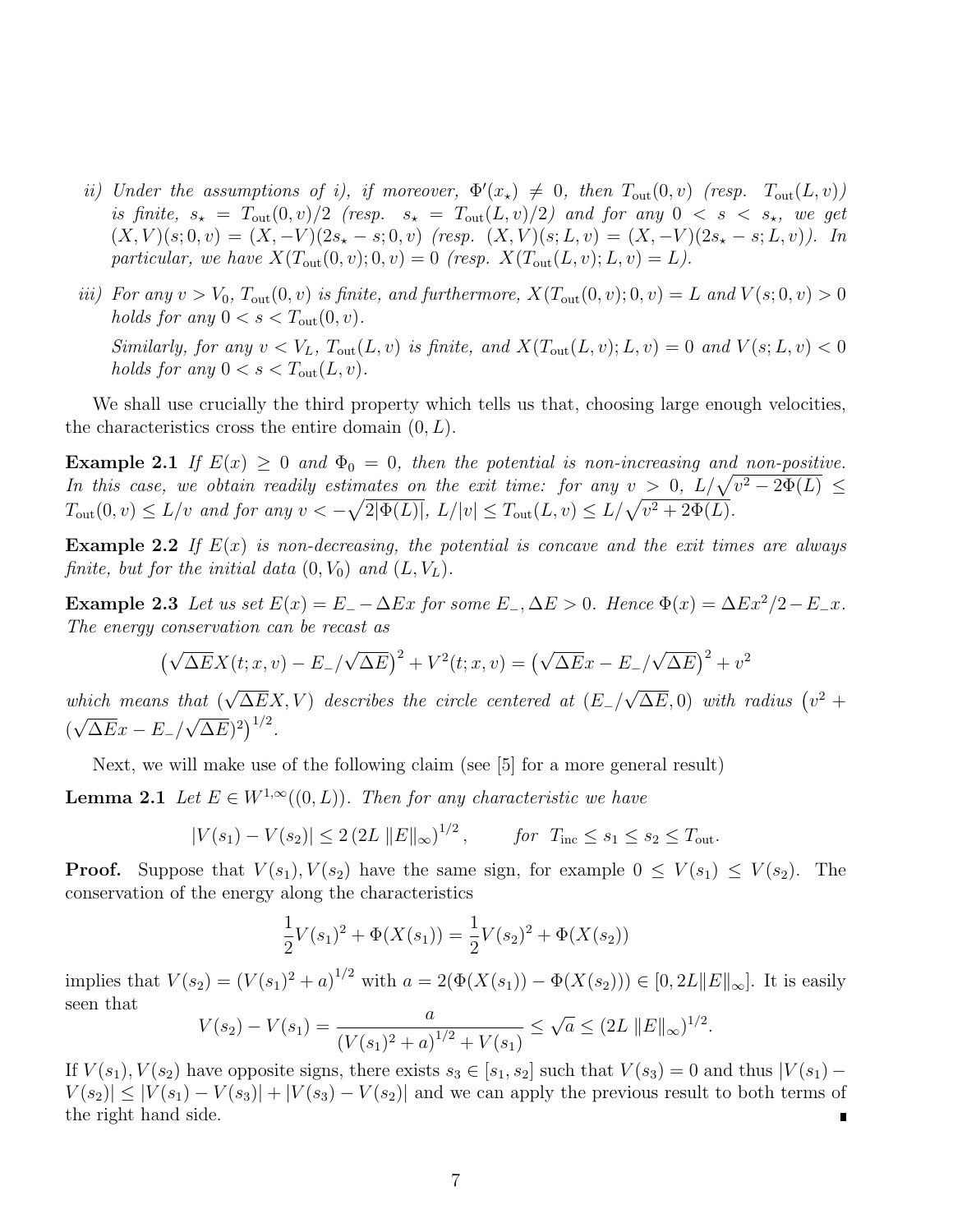# 3 Existence-Uniqueness for Bounded first Moments of Incoming Data

The goal of this section is to prove Theorem 1.1. First of all, let us recall a few basic facts about the solutions of the stationary transport equation

$$
v\partial_x f + E\partial_v f + \kappa \sigma(v) f = S \tag{3.13}
$$

for a given  $S \in L^1((0,L) \times \mathbb{R})$  and boundary condition (1.3). We recall that the incoming data are required to satisfy (1.4) and for further purposes it is convenient to introduce the quantity

$$
\mathcal{J} = \int_0^{+\infty} v f_0(v) \, \mathrm{d}v - \int_{-\infty}^0 v f_L(v) \, \mathrm{d}v
$$

which is positive when the incoming data are non-negative. We refer e.g. to  $[1, 15, 17]$  for details on the following classical results.

**Proposition 3.1** For any  $\kappa > 0$ , (3.13) admits a unique solution  $f \in L^1((0,L) \times \mathbb{R})$  the outgoing traces of which verify  $vf(0, v) \in L^1((-\infty, 0))$  and  $vf(L, v) \in L^1((0, +\infty))$ . The solution is given by the following explicit formula

$$
f(x, v) = f_{\text{inc}}(X_e, V_e) e^{-\kappa \int_0^{T_{\text{inc}}(x, v)} \sigma(V(-\tau; x, v)) d\tau} + \int_0^{T_{\text{inc}}(x, v)} e^{-\kappa \int_0^t \sigma(V(-\tau; x, v)) d\tau} S(X(-t; x, v), V(-t; x, v)) dt \qquad (3.14)
$$

where  $f_{inc}(X_e, V_e)$  stands for  $f_0(V(-T_{inc}(x, v); x, v))$  if  $X(-T_{inc}(x, v); x, v) = 0, V(-T_{inc}(x, v); x, v) >$ 0 or  $f_L(V(-T_{\text{inc}}(x, v); x, v))$  if  $X(-T_{\text{inc}}(x, v); x, v) = L$ ,  $V(-T_{\text{inc}}(x, v); x, v) < 0$ .

**Corollary 3.1** The solution of  $(3.13)$  given by  $(3.14)$  verifies the following properties:

- i) If the data  $f_0$ ,  $f_L$  and S are non-negative, then  $f \geq 0$  as well.
- ii) If  $f_0$ ,  $f_L$  and S are bounded, then f is bounded too with

$$
||f||_{L^{\infty}} \leq \max \left\{ ||f_0||_{L^{\infty}((0,+\infty))}, ||f_L||_{L^{\infty}((-\infty,0))}, \frac{1}{\kappa s_0} ||S||_{L^{\infty}((0,L)\times \mathbb{R})} \right\}.
$$

iii) Assume that  $vf_0 \in L^1((0, +\infty))$ ,  $vf_L \in L^1((-\infty, 0))$  and  $S \in L^1((0, L) \times \mathbb{R})$ . Then, we have

$$
\kappa s_0 \|f\|_{L^1((0,L)\times\mathbb{R})} + \|vf(0,\cdot)\|_{L^1((-\infty,0))} + \|vf(L,\cdot)\|_{L^1((0,+\infty))}
$$
  
\n
$$
\leq \|vf_0\|_{L^1((0,+\infty))} + \|vf_L\|_{L^1((-\infty,0))} + \|S\|_{L^1((0,L)\times\mathbb{R})}.
$$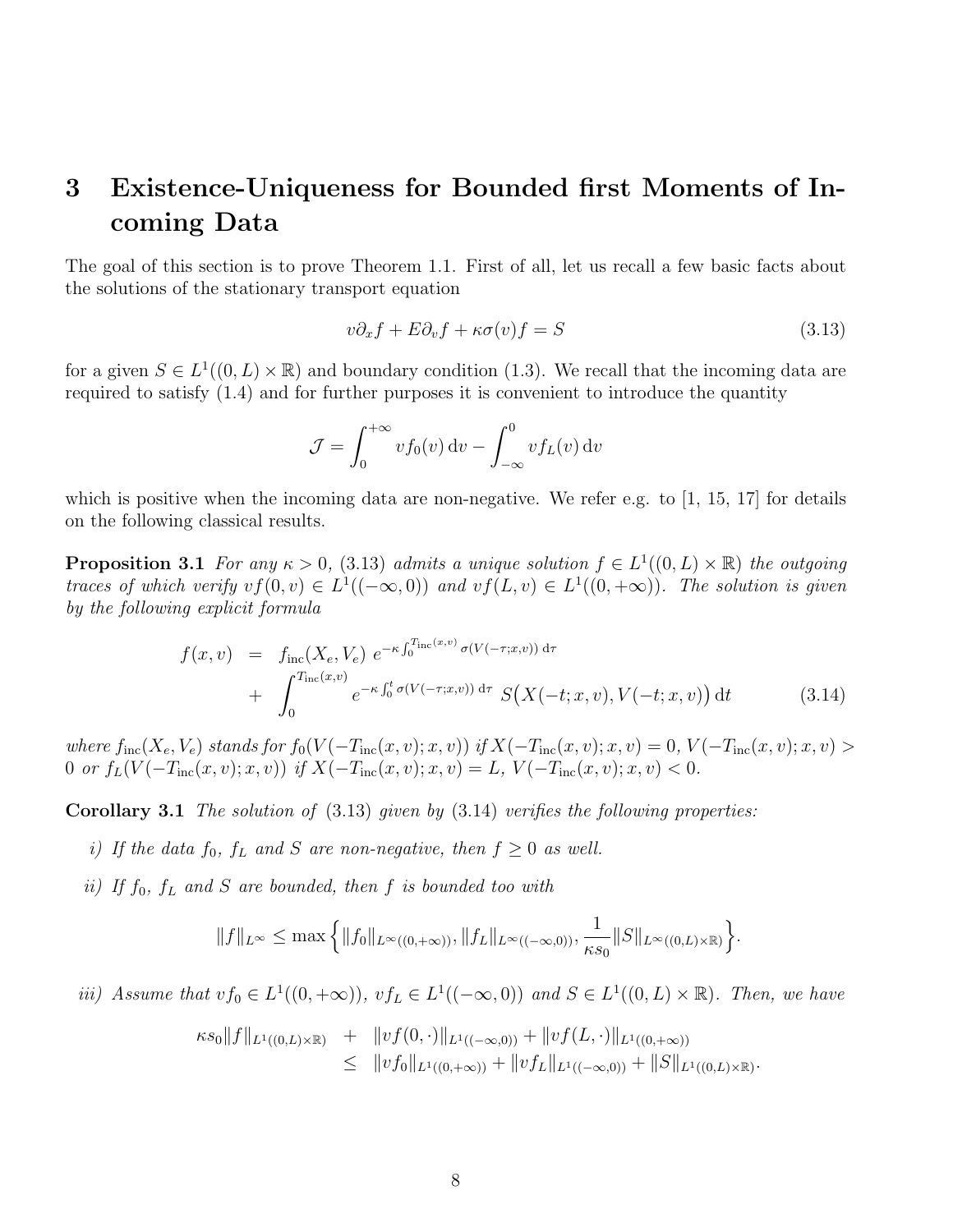Finally, we shall also need the following integrated formula

$$
\int_{0}^{L} \int_{-\infty}^{+\infty} \psi \, dv \, dx = \int_{0}^{+\infty} v f_{0}(v) \left( \int_{0}^{T_{\text{out}}(0,v)} e^{-\kappa \int_{0}^{s} \sigma(V(\tau;0,v)) d\tau} \psi(X(s;0,v),V(s;0,v)) ds \right) dv \n- \int_{-\infty}^{0} v f_{L}(v) \left( \int_{0}^{T_{\text{out}}(L,v)} e^{-\kappa \int_{0}^{s} \sigma(V(\tau;L,v)) d\tau} \psi(X(s;L,v),V(s;L,v)) ds \right) dv \n+ \int_{0}^{L} \int_{-\infty}^{+\infty} S(x,v) \left( \int_{0}^{T_{\text{out}}(x,v)} e^{-\kappa \int_{0}^{s} \sigma(V(\tau;x,v)) d\tau} \psi(X(s;x,v),V(s;x,v)) ds \right) dv dx,
$$
\n(3.15)

which holds for any bounded test function  $\psi$ .

We show now that the proof of Theorem 1.1 relies on an iterative procedure with sufficient boundary control estimates.

Proof of Theorem 1.1: Notice that, by linearity, it suffices to deal with non-negative incoming data:  $f_0, f_L \geq 0$ . Then, the existence result follows by proving the convergence of the sequence  $(f^{(n)})_{n\in\mathbb{N}}$  constructed as follows:

- Set  $f^{(0)} = 0$ ;
- Given  $f^{(n)}$ , define  $f^{(n+1)}$  by using (3.14) with  $S(x, v) = \kappa Q^+(f^{(n)})(x, v) = \kappa \langle f^{(n)} \rangle_s(x, v) M_\theta(v)$ , where we denote  $\langle g \rangle_s(x, v) = \int_{-\infty}^{+\infty} s(v, v') g(x, v') dv'.$

Thus, the proof of Theorem 1.1 is a consequence of the following claims.

**Lemma 3.1** Let  $f_0, f_L \ge 0$  satisfy (1.4). The sequence  $(f^{(n)}(x, v))_{n \in \mathbb{N}}$  is non-decreasing:

$$
0 \le f^{(n)}(x, v) \le f^{(n+1)}(x, v) \le \dots
$$

and the outgoing traces satisfy the following estimate

$$
\int_0^\infty v f^{(n)}(L, v) dv + \int_{-\infty}^0 (-v) f^{(n)}(0, v) dv \le M_0 + M_L.
$$
 (3.16)

**Lemma 3.2** Let  $f_0, f_L \geq 0$  satisfy (1.4). The sequence  $(f^{(n)})_{n \in \mathbb{N}}$  is bounded in  $L^1((0, L) \times \mathbb{R})$ .

Let us postpone for a while the proof of these statements.

By combining Lemma 3.1 and 3.2 and appealing to the Beppo-Levi theorem we deduce that  $f^{(n)}$  converges in  $L^1((0,L)\times\mathbb{R})$  to

$$
f(x,v) = \sup_{n \in \mathbb{N}} f^{(n)}(x,v).
$$
 (3.17)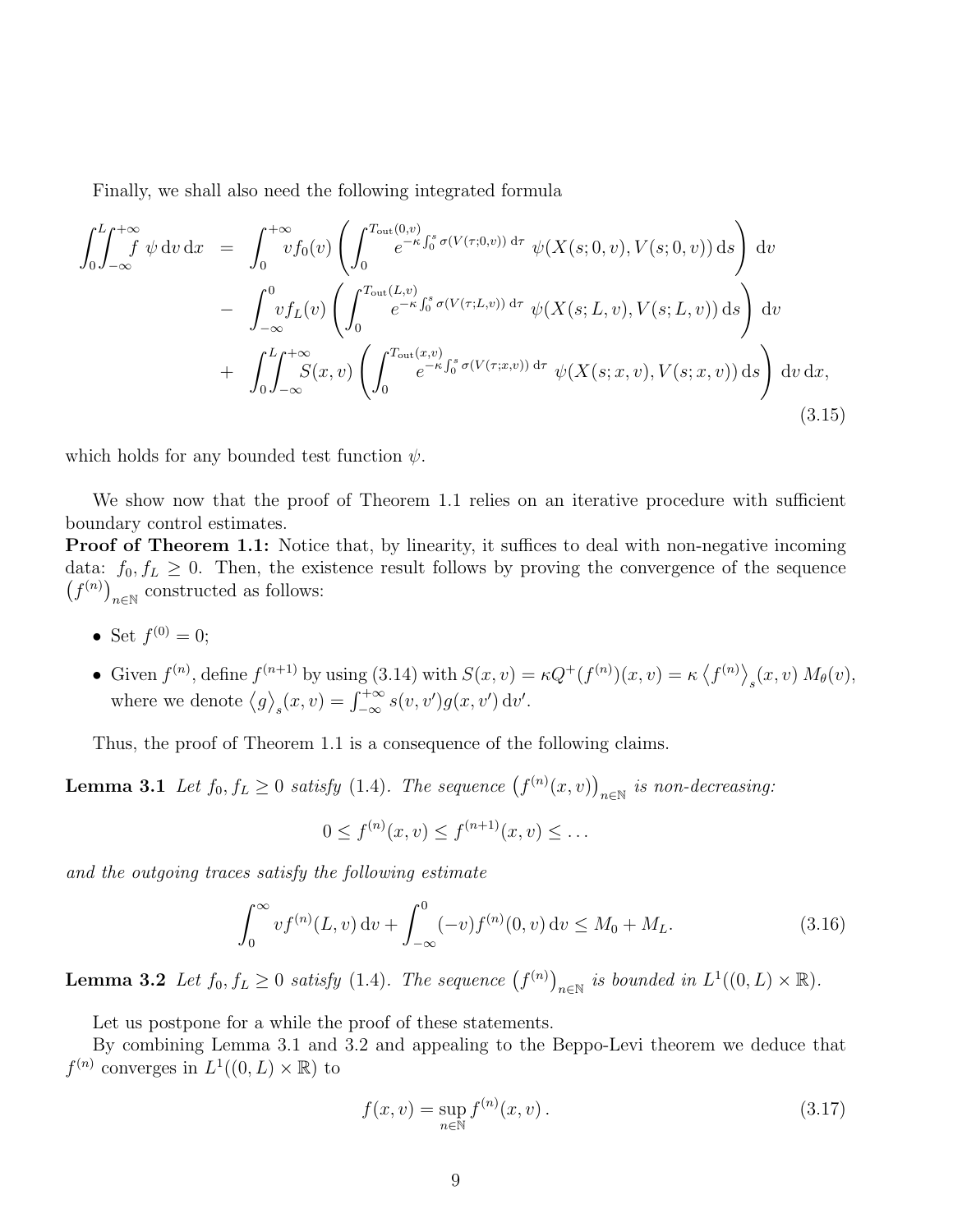This is clearly enough to conclude by letting  $n \to \infty$  that f is a solution of (1.1)-(1.3). So the existence follows.

To justify uniqueness, we repeat the tricky argument of [3, 4] which is a consequence of the nonexpansive nature of the collision map, in the spirit of [7]. Indeed, for any non decreasing bounded function  $H$  we have by the symmetry of the scattering function

$$
\int_{-\infty}^{+\infty} Q(f)H\left(\frac{f}{M_{\theta}}\right) dv = \int_{-\infty}^{+\infty} \int_{-\infty}^{+\infty} s(v,v')\{M_{\theta}(v)f(x,v') - M_{\theta}(v')f(x,v)\}H\left(\frac{f(x,v)}{M_{\theta}(v)}\right) dvdv'
$$
  
\n
$$
= \int_{-\infty}^{+\infty} \int_{-\infty}^{+\infty} s(v,v')\{M_{\theta}(v')f(x,v) - M_{\theta}(v)f(x,v')\}H\left(\frac{f(x,v')}{M_{\theta}(v')}\right) dvdv'
$$
  
\n
$$
= -\frac{1}{2} \int_{-\infty}^{+\infty} \int_{-\infty}^{+\infty} s(v,v')M_{\theta}(v)M_{\theta}(v')\left(\frac{f(x,v)}{M_{\theta}(v)} - \frac{f(x,v')}{M_{\theta}(v')}\right)
$$
  
\n
$$
\times \left(H\left(\frac{f(x,v)}{M_{\theta}(v)}\right) - H\left(\frac{f(x,v')}{M_{\theta}(v')}\right)\right) dvdv'
$$
  
\n
$$
\leq 0.
$$
\n(3.18)

In particular, taking  $H = \text{sgn}$  we obtain

$$
\int_{-\infty}^{+\infty} Q(f)(x, v) \operatorname{sgn}(f(x, v)) \, \mathrm{d}v \le 0
$$

with equality iff sgnf does not depend on  $v$ . Therefore, if  $f$  solves

$$
v\partial_x f + E\partial_v f = \kappa Q(f)
$$

with vanishing incoming data, we are led to

$$
\int_0^{+\infty} v|f(L,v)| \, \mathrm{d}v + \int_{-\infty}^0 (-v)|f(0,v)| \, \mathrm{d}v = \kappa \int_0^L \int_{-\infty}^{+\infty} Q(f) \mathrm{sgn}(f) \, \mathrm{d}v \, \mathrm{d}x \le 0.
$$

We deduce on the one hand that  $f(0, v) = 0 = f(L, v)$  for a.e.  $v \in \mathbb{R}$  and, on the other hand, that sgn $(f(x, v))$  does not depend on v. It follows that

$$
(v\partial_x + E(x)\partial_v)|f| + \kappa \sigma(v)|f| = \kappa M_\theta(v) \int_{-\infty}^{+\infty} s(v, w) f(x, w) dw \operatorname{sgn}(f(x, v))
$$
  
=  $\kappa M_\theta(v) \int_{-\infty}^{+\infty} s(v, w) |f(x, w)| dw$ 

with  $|f|(0, v) = 0 = |f|(L, v)$  for a.e.  $v \in \mathbb{R}$ . Integrating along characteristics, see (3.14), we get for  $\xi \in \{0, L\}$  and any  $v \in \mathbb{R}$ 

$$
0 = \int_0^{T_{\text{inc}}(\xi, v)} \kappa e^{-\kappa \int_0^t \sigma(V(-\tau; \xi, v)) d\tau} \left\langle |f| \right\rangle_s (X(-t; \xi, v), V(-t; \xi, v)) M_\theta(V(-t; \xi, v)) dt.
$$

Using Proposition 3.1, we conclude that  $|f(x, v)| = 0$  for a.e.  $x \in (0, L)$ ,  $v \in \mathbb{R}$ .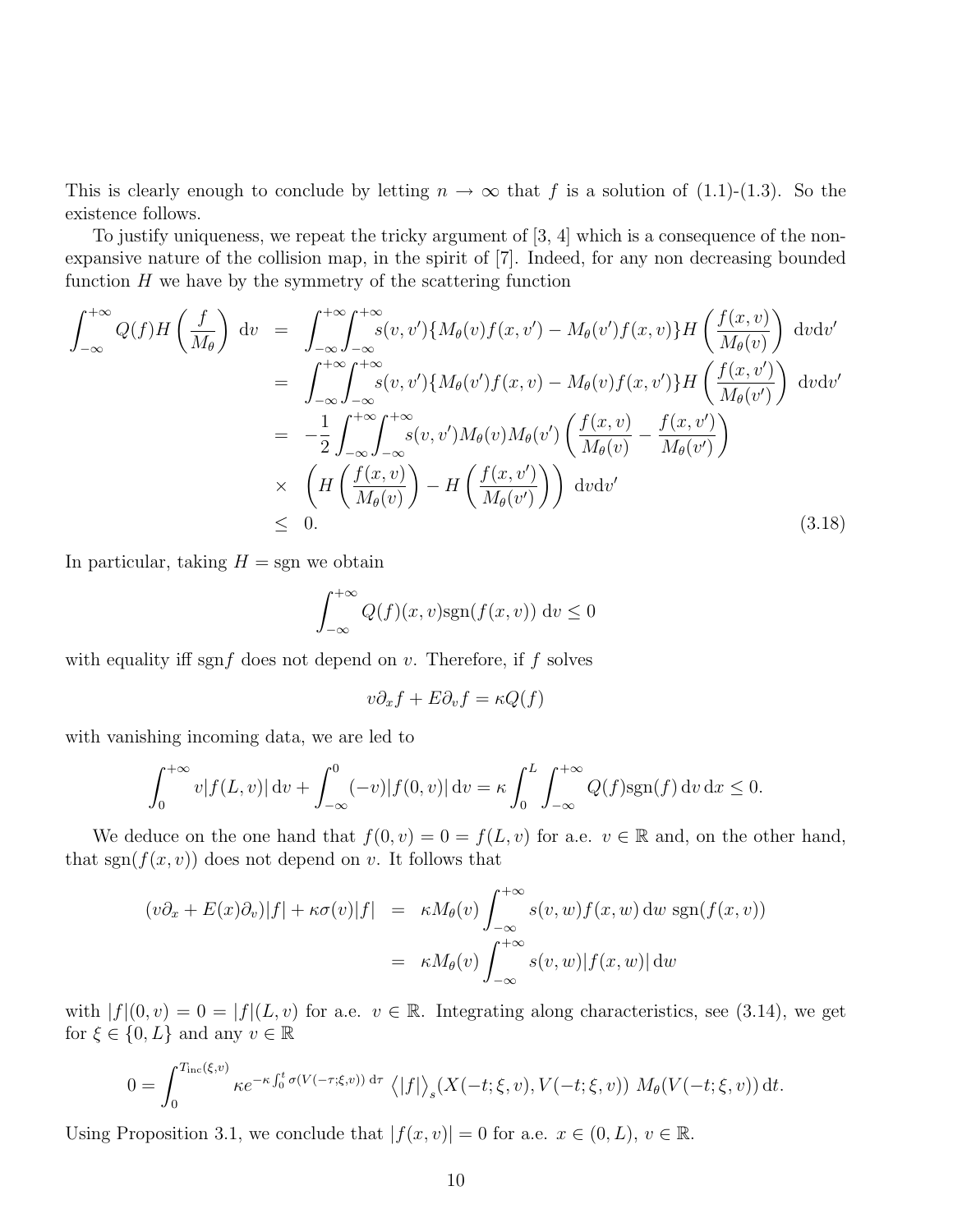So the proof of Theorem 1.1 is completed, provided the proofs of next two lemmas are completed as well

Proof of Lemma 3.1. The monotonicity property is proved recursively by using formula  $(3.14)$ ; we also know that each term of the sequence belongs to  $L^1((0,L)\times\mathbb{R})$ . Next, integration of

$$
\begin{cases}\nv \partial_x f^{(n)} + E \partial_v f^{(n)} + \kappa \sigma(v) f^{(n)} = \kappa \langle f^{(n-1)} \rangle_s(x, v) M_\theta(v) \\
f^{(n)}(0, v)_{|v > 0} = f_0(v), \qquad f^{(n)}(L, v)_{|v < 0} = f_L(v)\n\end{cases}
$$

yields

$$
\int_0^{\infty} v f^{(n)}(L, v) dv + \int_{-\infty}^0 (-v) f^{(n)}(0, v) dv = \int_0^{\infty} v f_0(v) dv + \int_{-\infty}^0 (-v) f_L(v) dv \n+ \kappa \int_0^L \int_{-\infty}^{+\infty} \int_{-\infty}^{+\infty} s(v, v') \{ M_\theta(v) f^{(n-1)}(x, v') - M_\theta(v') f^{(n)}(x, v) \} dv' dv dx.
$$

The last term is nothing but

$$
\kappa \int_0^L \int_{-\infty}^{+\infty} \int_{-\infty}^{+\infty} s(v, v') M_{\theta}(v') (f^{(n-1)}(x, v) - f^{(n)}(x, v)) dv' dv dx
$$

which is non-positive as a consequence of the monotonicity of  $f^{(n)}(x, v)$  and (3.16) holds.

**Proof of Lemma 3.2.** Applying (3.15) with  $\psi(x, v) = \sigma(v)$  yields

$$
\int_{0}^{L} \int_{-\infty}^{+\infty} \sigma(v) f^{(n+1)}(x, v) dv dx = \int_{0}^{+\infty} v f_{0}(v) \left( \int_{0}^{T_{\text{out}}(0, v)} e^{-\kappa \int_{0}^{s} \sigma(V(\tau; 0, v)) d\tau} \sigma(V(s; 0, v)) ds \right) dv \n- \int_{-\infty}^{0} v f_{L}(v) \left( \int_{0}^{T_{\text{out}}(L, v)} e^{-\kappa \int_{0}^{s} \sigma(V(\tau; L, v)) d\tau} \sigma(V(s; L, v)) ds \right) dv \n+ \int_{0}^{L} \int_{-\infty}^{+\infty} \langle f^{(n)} \rangle_{s}(x, v) M_{\theta}(v) \n\times \left( \int_{0}^{T_{\text{out}}(x, v)} \kappa e^{-\kappa \int_{0}^{s} \sigma(V(\tau; x, v)) d\tau} \sigma(V(s; x, v)) ds \right) dv dx.
$$

Let us denote, for any  $(x, v) \in [0, L] \times \mathbb{R}$ , the auxiliary function

$$
h(x,v) = M_{\theta}(v) \int_0^{T_{\text{out}}(x,v)} \kappa e^{-\kappa \int_0^s \sigma(V(\tau;x,v)) d\tau} \sigma(V(s;x,v)) ds.
$$
 (3.19)

Obviously we have for any  $x \in [0, L]$ 

$$
\int_0^{T_{\text{out}}(x,v)} e^{-\kappa \int_0^s \sigma(V(\tau;x,v)) d\tau} \sigma(V(s;x,v)) ds \leq \frac{1}{\kappa}
$$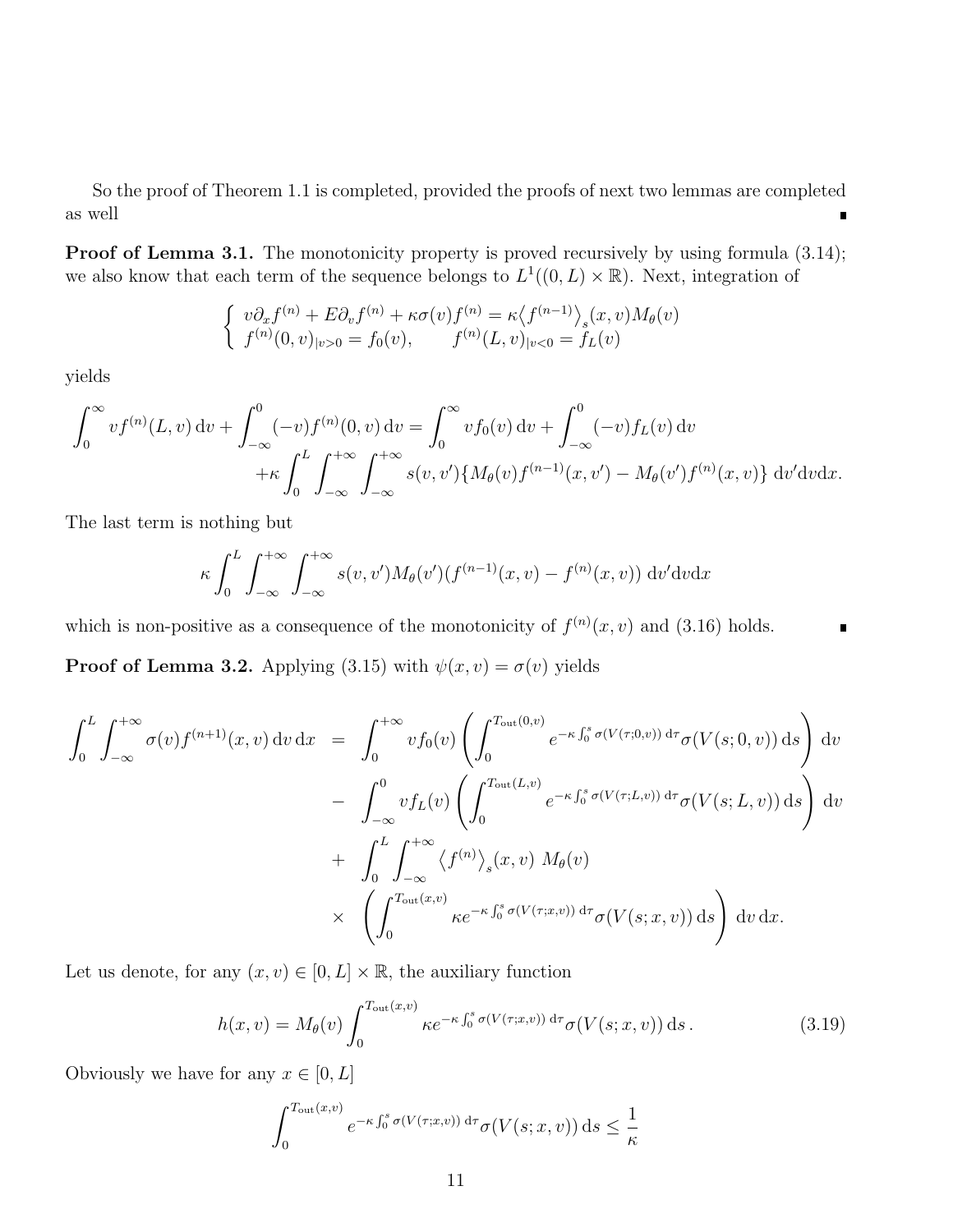and by monotonicity we obtain

$$
\int_0^L \int_{-\infty}^{+\infty} \sigma(v) f^{(n+1)}(x, v) dv dx \le \frac{1}{\kappa} \mathcal{J} + \int_0^L \int_{-\infty}^{+\infty} \left\langle f^{(n+1)} \right\rangle_s (x, v) h(x, v) dv dx.
$$
 (3.20)

We now prove that there are  $\beta \in (0,1)$ ,  $R > 0$  such that

$$
0 < h(x, v) \leq M_{\theta}(v) - \beta M_{\theta}(v) \mathbf{1}_{\{|v| > R\}}.
$$

For  $R > 0$ , we write  $h(x, v) = h(x, v) \mathbf{1}_{\{|v| \le R\}} + h(x, v) \mathbf{1}_{\{|v| > R\}} = \underline{h}(x, v) + \overline{h}(x, v)$ . We have

$$
0 \leq \underline{h}(x,v) \leq M_{\theta}(v) \mathbf{1}_{\{|v| \leq R\}}.
$$

For estimating  $\overline{h}$  we use Lemma 2.1 which motivates a suitable choice of the parameter R. Indeed for any  $(x, v) \in (0, L) \times \mathbb{R}$ , and  $s \in [0, T_{out}(x, v)]$ , when  $|v| \geq 4\sqrt{2L(||E||_{\infty} + \alpha)}$  for some  $\alpha > 0$ ,<sup>1</sup> we deduce from Lemma 2.1 that

$$
|V(s; x, v)| \ge |v| - |V(s; x, v) - v| \ge |v| - 2\sqrt{2L||E||_{\infty}} \ge \frac{|v|}{2},
$$

holds which in turn implies

$$
T_{\text{out}}(x, v) \le \frac{2L}{|v|} \le \sqrt{\frac{L}{8(||E||_{\infty} + \alpha)}}
$$

for such v's. Therefore, choosing  $R = 4\sqrt{2L(||E||_{\infty} + \alpha)}$ , we obtain

$$
\overline{h}(x,v) \leq \mathbf{1}_{\{|v|>4\sqrt{2L(\|E\|_{\infty}+\alpha)}}} M_{\theta}(v) \int_{0}^{\sqrt{L/8(\|E\|_{\infty}+\alpha)}} \kappa e^{-\kappa \int_{0}^{s} \sigma(V(\tau;x,v)) d\tau} \sigma(V(s;x,v)) ds \n= \mathbf{1}_{\{|v|>4\sqrt{2L(\|E\|_{\infty}+\alpha)}}} M_{\theta}(v) \left(1 - e^{-\kappa \int_{0}^{\sqrt{L/8(\|E\|_{\infty}+\alpha)}} \sigma(V(\tau;x,v)) d\tau}\right) \n\leq \mathbf{1}_{\{|v|>4\sqrt{2L(\|E\|_{\infty}+\alpha)}}} M_{\theta}(v) \left(1 - e^{-\kappa \sqrt{L/8(\|E\|_{\infty}+\alpha)}} s_1\right)
$$

for any  $x \in [0, L]$ . We conclude that

$$
h(x,v) \leq \mathbf{1}_{\{|v| \leq 4\sqrt{2L(||E||_{\infty}+\alpha)}}} M_{\theta}(v) + \mathbf{1}_{\{|v| > 4\sqrt{2L(||E||_{\infty}+\alpha)}}} M_{\theta}(v) (1 - e^{-\kappa \sqrt{L/8(||E||_{\infty}+\alpha)}} s_1)
$$
  
= 
$$
M_{\theta}(v) - \beta M_{\theta}(v) \mathbf{1}_{\{|v| > 4\sqrt{2L(||E||_{\infty}+\alpha)}}}
$$

<sup>&</sup>lt;sup>1</sup>The parameter  $\alpha$  is not particularly relevant: it is used to obtain formulae which make sense even when there is no electric field.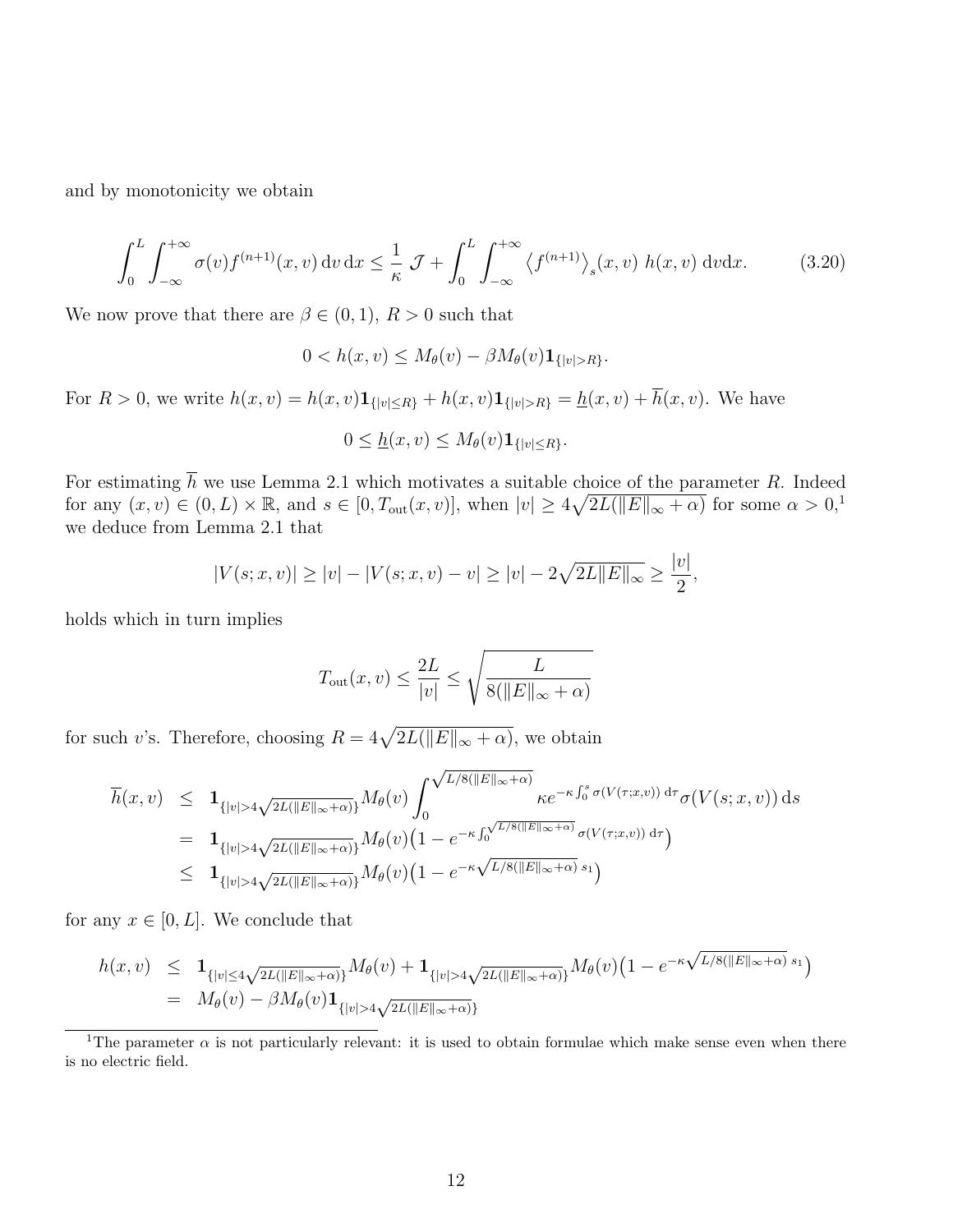with  $\beta = e^{-\kappa} \sqrt{\frac{\mu}{\kappa}}$  $L/8(\Vert E \Vert_{\infty} + \alpha) s_1 \in (0,1)$ . Coming back to  $(3.20)$  we deduce that

$$
\int_{0}^{L} \int_{-\infty}^{+\infty} \sigma(v) f^{(n+1)}(x, v) dv dx \leq \frac{\mathcal{J}}{\kappa} + \int_{0}^{L} \int_{-\infty}^{+\infty} \langle f^{(n+1)} \rangle_{s}(x, v) M_{\theta}(v) dv dx \n= \frac{\beta \int_{0}^{L} \int_{-\infty}^{+\infty} \langle f^{(n+1)} \rangle_{s}(x, v) M_{\theta}(v) \mathbf{1}_{\{|v| > R\}} dv dx \n= \frac{\mathcal{J}}{\kappa} + \int_{0}^{L} \int_{-\infty}^{+\infty} \sigma(v) f^{(n+1)}(x, v) dv dx \n= \frac{\beta \int_{0}^{L} \int_{-\infty}^{+\infty} \langle f^{(n+1)} \rangle_{s}(x, v) M_{\theta}(v) \mathbf{1}_{\{|v| > R\}} dv dx.
$$

Finally one gets

$$
\beta s_0 \int_0^L \int_{-\infty}^{+\infty} \int_{-\infty}^{+\infty} f^{(n+1)}(x, v') M_\theta(v) \mathbf{1}_{\{|v| > R\}} dv' dv dx \le \frac{\mathcal{J}}{\kappa}
$$

implying that

$$
\int_0^L \int_{-\infty}^{+\infty} f^{(n+1)}(x, v') \, \mathrm{d}v' \, \mathrm{d}x \le \frac{\mathcal{J}}{\kappa \gamma}
$$

where

$$
\gamma = s_0 \beta \int_{|v|>R} M_{\theta}(v) dv = s_0 e^{-\kappa \sqrt{L/8(||E||_{\infty}+\alpha)}} s_1 \int_{|v|>4\sqrt{2L(||E||_{\infty}+\alpha)}} M_{\theta}(v) dv > 0.
$$

 $\blacksquare$ 

As a matter of fact, observe that  $\gamma$  tends to 0 when  $\kappa$ , L or  $||E||_{\infty}$  tends to  $+\infty$ .

## 4 Further A Priori Estimates

### 4.1 Moments and  $L^{\infty}$  Estimates

Let us start with a basic estimate on the current.

**Theorem 4.1** Let  $E \in W^{1,\infty}((0,L))$  and  $f_0, f_L$  satisfy (1.4). We denote by  $f \in L^1((0,L) \times \mathbb{R})$  the unique (mild) solution of  $(1.1)-(1.3)$ . Let us denote

$$
j_{\pm}(x) = \int_{\pm v>0} \pm v \, |f|(x,v) \, \mathrm{d}v \ge 0.
$$

Then

i) The functions  $j_{\pm}$  belong to  $L^{\infty}((0,L))$  and satisfy

$$
||j_{\pm}||_{\infty} \leq \int_0^{+\infty} v|f_0(v)| dv - \int_{-\infty}^0 v|f_L(v)| dv + \kappa s_1 ||f||_{L^1((0,L)\times \mathbb{R})}.
$$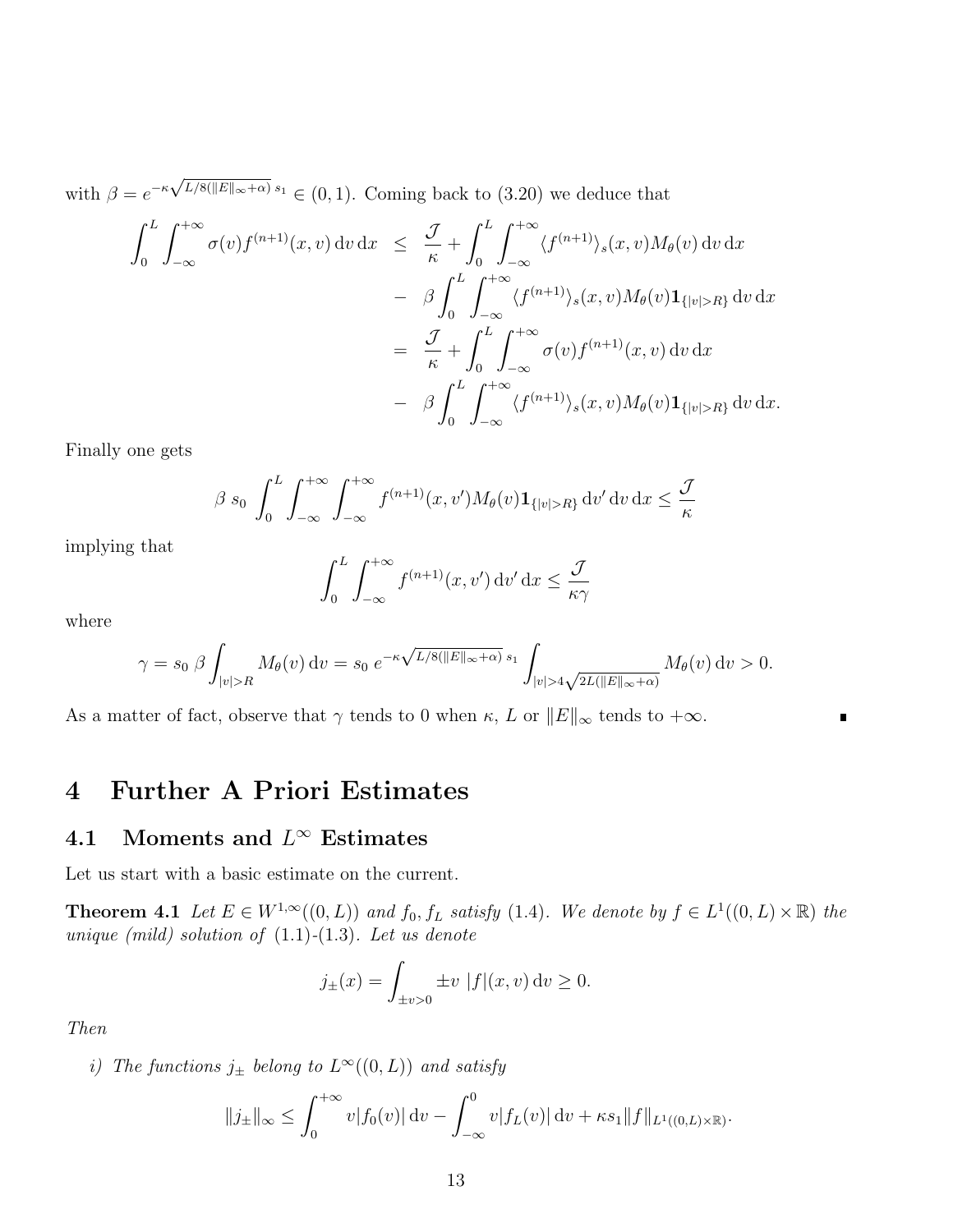ii) The total current  $j = \int_{-\infty}^{+\infty} vf \, dv$  is constant with respect to x and, assuming  $f_0, f_L \geq 0$ , it verifies  $|j| \leq J$ . In particular we have

$$
\int_0^{+\infty} v f(L, v) dv - \int_{-\infty}^0 v f(0, v) dv = \mathcal{J}.
$$
 (4.21)

iii) If  $f_0 \geq 0$  and  $f_L = 0$  then  $j \in [0, \mathcal{J}]$ .

**Proof.** We prove i) by a duality argument. Denoting  $v_{\pm} = \max(\pm v, 0)$ , we apply (3.15) with  $\psi(x, v) = v_{\pm} \zeta(x)$  where  $\zeta \in L^1((0, L))$ . We can suppose that  $f \geq 0$  and pick  $\zeta \geq 0$ ; we get

$$
\int_0^L j_{\pm}(x) \zeta(x) dx \leq \int_0^{+\infty} v f_0(v) \int_0^{T_{\text{out}}(0,v)} V_{\pm}(s;0,v) \zeta(X(s;0,v)) ds dv \n- \int_{-\infty}^0 v f_L(v) \int_0^{T_{\text{out}}(L,v)} V_{\pm}(s;L,v) \zeta(X(s;L,v)) ds dv \n+ \kappa \int_0^L \int_{-\infty}^{+\infty} \langle f \rangle_s(x,v) M_{\theta}(v) \int_0^{T_{\text{out}}(x,v)} V_{\pm}(s,x,v) \zeta(X(s;x,v)) ds dv dx.
$$
\n(4.22)

By using Proposition 2.1 it is easily seen that for any  $(x, v) \in (0, L[ \times (0, +\infty)) \cup (0, L] \times (-\infty, 0))$ we have

$$
\int_0^{T_{\text{out}}(x,v)} V_{\pm}(s;x,v) \zeta(X(s;x,v)) \, \mathrm{d}s \le \int_0^L \zeta(u) \, \mathrm{d}u.
$$

Taking into account that

$$
\int_0^L \int_{-\infty}^{+\infty} \langle f \rangle_s(x,v) M_\theta(v) \, dv dx = \int_0^L \int_{-\infty}^{+\infty} \sigma(v) f(x,v) \, dv dx \leq s_1 \int_0^L \int_{-\infty}^{+\infty} f(x,v) \, dv dx
$$

it follows that

$$
0 \leq \int_0^L j_{\pm}(x) \zeta(x) dx \leq \mathcal{J} \|\zeta\|_{L^1((0,L))} + \kappa s_1 \|f\|_{L^1((0,L)\times \mathbb{R})} \|\zeta\|_{L^1((0,L))}
$$

which proves i).

Consequently,  $j = \int_{-\infty}^{+\infty} vf \, dv$  belongs to  $L^{\infty}((0, L))$ . Integrating (1.1) with respect to v tells us that  $\frac{d}{dx}j = 0$  and integrating with respect to space leads to (4.21). When the data are non-negative,  $f \geq 0$  we deduce that

$$
-\mathcal{J} \le \int_{-\infty}^{0} vf(0, v) dv \le j(0) = j = j(L) \le \int_{0}^{+\infty} vf(L, v) dv \le \mathcal{J}
$$

holds. When  $f_L = 0$ , the previous estimate becomes  $0 \leq \int_0^{+\infty} v f(L, v) dv = j(L) = j \leq J$ .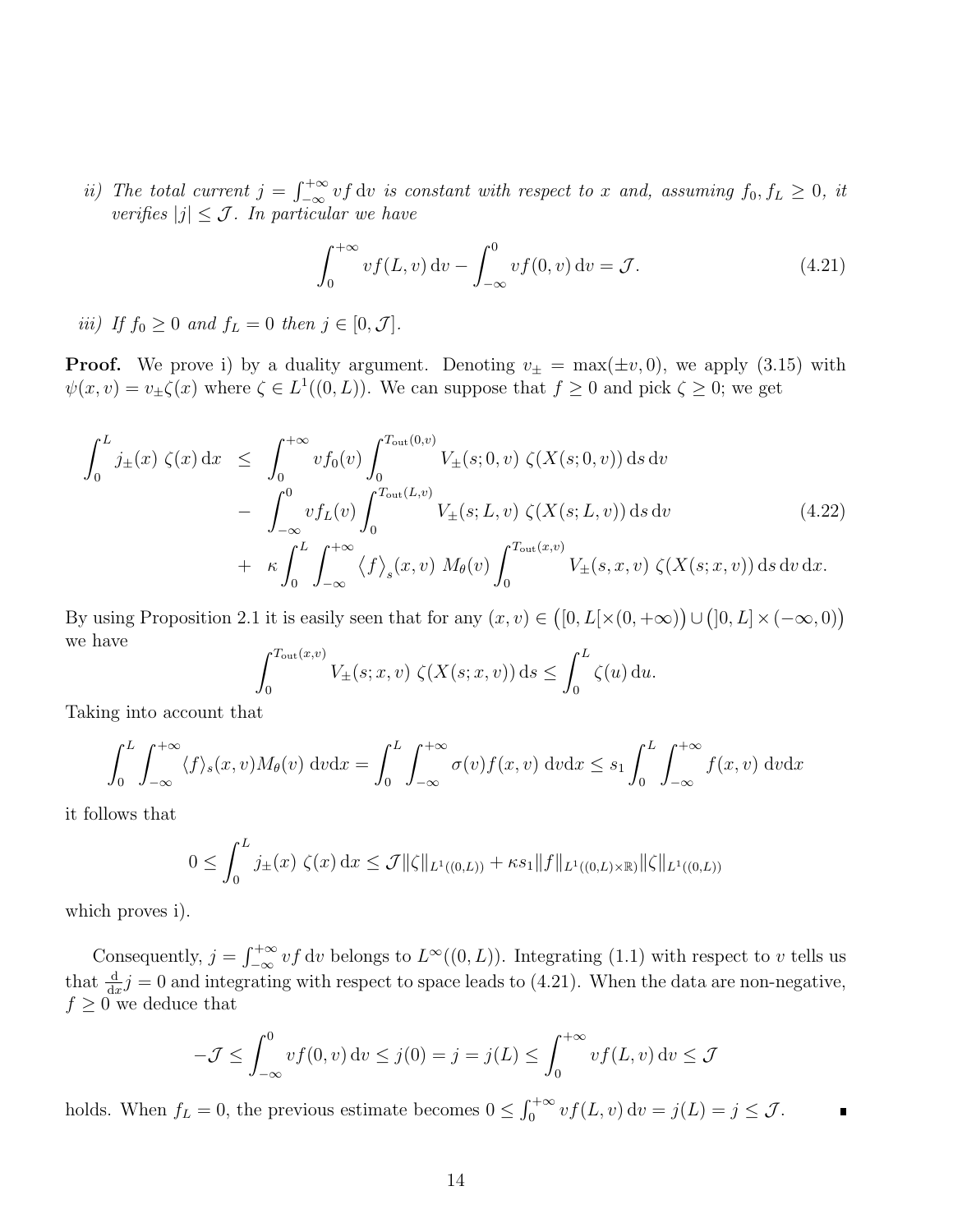**Corollary 4.1** Let  $E \in W^{1,\infty}((0,L))$  and  $f_0, f_L$  satisfy  $(1.4)$ . Let  $f \in L^1((0,L) \times \mathbb{R})$  be the unique (mild) solution of  $(1.1)-(1.3)$ . If, furthermore the incoming data are bounded, then the macroscopic density  $\langle f \rangle(x)$  belongs to  $L^{\infty}((0,L))$  and f belongs to  $L^{\infty}((0,L) \times \mathbb{R})$ .

**Proof.** The existence proof works with an iterative argument looking at

$$
\kappa f^{(n+1)} + v \partial_x f^{(n+1)} + E \partial_v f^{(n+1)} = \kappa \langle f^{(n)} \rangle_s(x, v) M_\theta(v)
$$

with the incoming boundary conditions  $f_0, f_L$ . For the sake of simplicity, we suppose that  $f_0, f_L \geq 0$ and work with non-negative quantities. The proof of Theorem 4.1 can be adapted to show that

$$
\sup_{n \in \mathbb{N}, x \in [0,L]} \int_{-\infty}^{+\infty} |v| f^{(n)}(x,v) \, \mathrm{d}v \le \mathcal{K} < \infty
$$

where the bound depends on L,  $\kappa$ ,  $\theta$ ,  $||E||_{\infty}$ ,  $s_0$ ,  $s_1$  and on the (weighted)  $L^1$  norm of the data. Then, we compute

$$
\langle f^{(n+1)} \rangle(x) = \int_{|v| \le R} f^{(n+1)} \, dv + \int_{|v| \ge R} f^{(n+1)} \, dv \le 2R \|f^{(n+1)}\|_{\infty} + \frac{1}{R} \int_{-\infty}^{+\infty} |v| f^{(n+1)} \, dv.
$$

Optimizing with respect to  $R$  yields

$$
\langle f^{(n+1)} \rangle(x) \le 2\sqrt{2\mathcal{K} \|f^{(n+1)}\|_{\infty}}.
$$

Now, the formula along the characteristics leads to

$$
f^{(n+1)}(x,v) \leq \|f_{\text{inc}}\|_{\infty} e^{-\kappa \int_0^{T_{\text{inc}}(x,v)} \sigma(V(-\tau;x,v)) d\tau} + \frac{1}{s_0} \int_0^{T_{\text{inc}}(x,v)} e^{-\kappa \int_0^t \sigma(V(-\tau;x,v)) d\tau} \kappa(\sigma \langle f^{(n)} \rangle_s M_\theta) (X(-t;x,v), V(-t;x,v)) dt
$$
  

$$
\leq \|f_{\text{inc}}\|_{\infty} e^{-\kappa \int_0^{T_{\text{inc}}(x,v)} \sigma(V(-\tau;x,v)) d\tau} + \frac{s_1}{s_0} \|\langle f^{(n)} \rangle\|_{\infty} \frac{1}{\sqrt{2\pi\theta}} (1 - e^{-\kappa \int_0^{T_{\text{inc}}(x,v)} \sigma(V(-\tau;x,v)) d\tau}).
$$

Let  $B > 0$  such that  $||f_{\text{inc}}||_{\infty} \leq B$ . Therefore if the induction hypothesis  $\frac{s_1}{s_0} \frac{1}{\sqrt{2\pi\theta}} ||\langle f^n \rangle||_{\infty} \leq B$  holds then we also have  $f^{(n+1)} \leq B$ . √

We can now show that the set  $\{f(x,v) \in L^{\infty}(0,L;L^{1}(\mathbb{R})) : 0 \leq \langle f \rangle \leq \frac{s_0}{s_1}$  $s_1$  $2\pi\theta$  B is left invariant by the recursion scheme.

Variant by the recursion scheme.<br>Indeed, owing to the previous estimates, it is enough to find  $B \ge ||f_{\text{inc}}||_{\infty}$  such that  $2\sqrt{2KB} \le \sqrt{16}$  $s_0$  $\frac{s_0}{s_1}\sqrt{2\pi\theta} B$ , or equivalently

$$
\left(\frac{s_1}{s_0}\right)^2 \frac{4\mathcal{K}}{\pi\theta} \le B.
$$

Accordingly, choosing B large enough, depending on  $||f_{inc}||_{\infty}$ , L, k,  $\theta$ ,  $||E||_{\infty}$ , s<sub>0</sub>, s<sub>1</sub> we have for any  $n \in \mathbb{N}$  $s_0$ √

$$
||f^{(n)}||_{L^{\infty}((0,L)\times\mathbb{R})}\leq B, \qquad ||\langle f^{(n)}\rangle||_{L^{\infty}((0,L))}\leq \frac{s_0}{s_1}\sqrt{2\pi\theta}B.
$$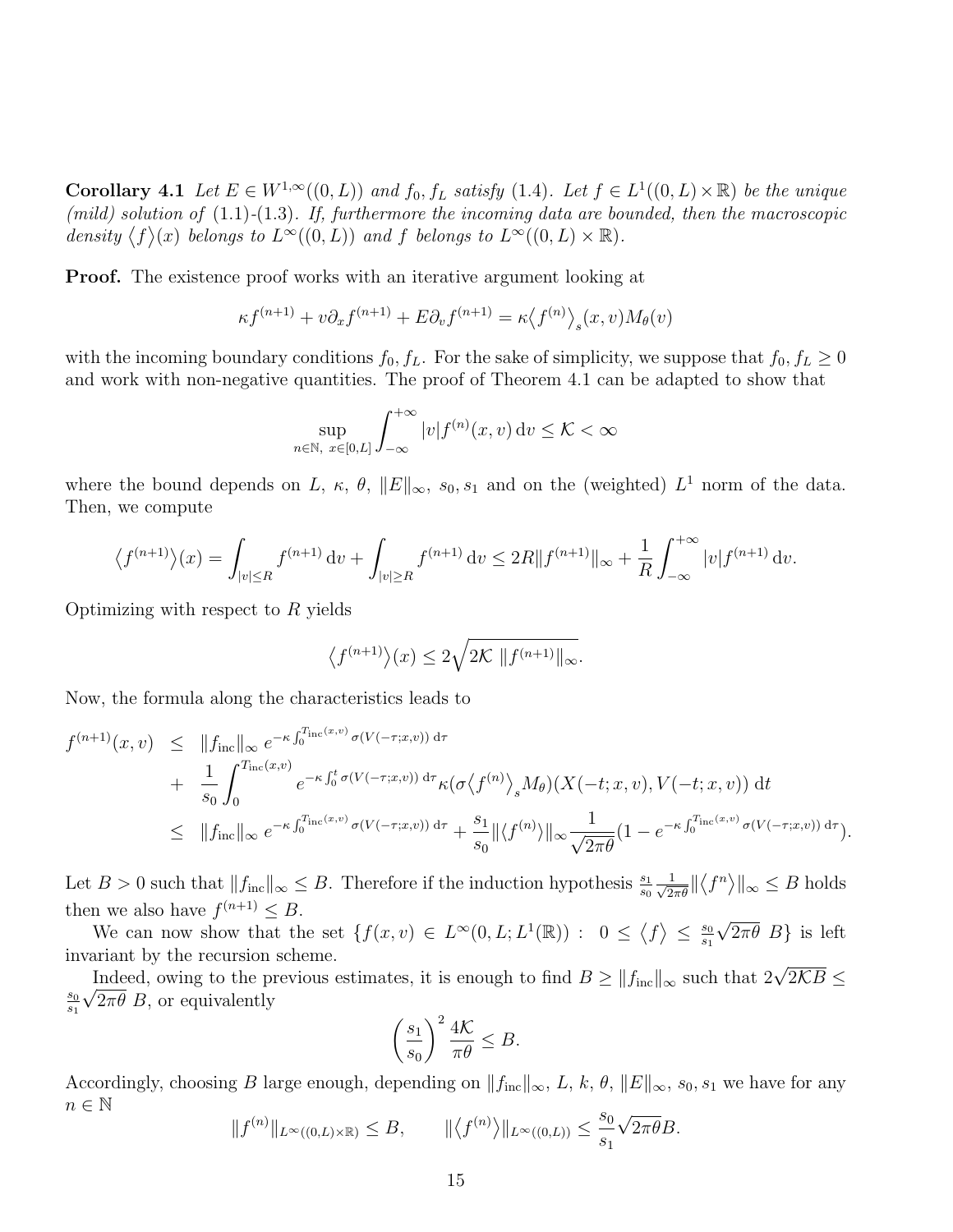In particular, by Lemmas 3.1 and 3.2, every  $f^n$  solution constructed by the iterative monotone scheme is in the set  $\{f(x,v) \in L^{\infty}(0,L;L^{1}(\mathbb{R})) : 0 \leq \langle f \rangle \leq \frac{s_0}{s_1}$  $\frac{s_0}{s_1}\sqrt{2\pi\theta} B$ , and so the corresponding limiting function (3.17) belongs to this set as well.

Next we discuss estimates on higher moments of traces.

**Proposition 4.1** Let the assumptions of Theorem 1.1 be fulfilled with  $f_0, f_L \geq 0$ . Suppose moreover that  $v^2 f_0 \in L^1((0, +\infty))$  and  $v^2 f_L(v) \in L^1((-\infty, 0))$ . Then,  $v^2 f(x, v)$  belongs to  $L^{\infty}(0, L; L^1(\mathbb{R}))$ and the outgoing traces fulfill  $v^2 f(0, v) \in L^1((-\infty, 0))$  and  $v^2 f(L, v) \in L^1((0, +\infty))$ .

More generally, if  $v^k f_0 \in L^1((0, +\infty))$  and  $v^k f_0(v) \in L^1((-\infty, 0))$  for some integer  $k \geq 1$  then  $v^k f(x, v)$  belongs to  $L^{\infty}(0, L; L^1(\mathbb{R}))$  and  $v^k f(0, v) \in L^1((-\infty, 0))$  and  $v^k f(L, v) \in L^1((0, +\infty))$ .

**Proof.** Multiplying (1.1) by  $v_+ = \max(0, v)$  we obtain

$$
\partial_x \int_0^{+\infty} v^2 f \, dv - E(x) \int_0^{+\infty} f \, dv + \kappa \int_0^{+\infty} \sigma(v) v f \, dv = \kappa \int_0^{+\infty} \langle f \rangle_s(x, v) v M_\theta(v) \, dv.
$$

Since  $f \geq 0$ , integration over  $(0, x)$  yields

$$
\int_0^{+\infty} v^2 f(x, v) dv \leq \int_0^{+\infty} v^2 f_0(v) dv + ||E||_{L^{\infty}((0, L))} \int_0^L \int_0^{+\infty} f(y, v) dv dy \n+ \kappa s_1 \sqrt{\frac{\theta}{2\pi}} \int_0^L \int_{-\infty}^{+\infty} f(y, v) dv dy
$$
\n(4.23)

We conclude that  $x \mapsto \int_0^{+\infty} v^2 f(x, v) dv$  belongs to  $L^{\infty}((0, L))$  by using the estimates already obtained in Theorem 1.1. We proceed similarly by multiplying by  $v_-=\max(0,-v)$  and integrating over  $(x, L)$  in order to estimate  $\int_{-\infty}^{0} v^2 f(x, v) dv$ . The generalization to higher moments is straightforward.

#### 4.2 Entropy Estimate

For any  $f \in L^1((0, L) \times \mathbb{R})$ , we can define the equilibrium state by

$$
Z\mathcal{M}_{\theta,\Phi}(x,v) = Z \exp\left(-\frac{v^2/2 + \Phi(x)}{\theta}\right), \qquad Z\int_0^L \int_{-\infty}^{+\infty} \mathcal{M}_{\theta,\Phi} dv dx = \int_0^L \int_{-\infty}^{+\infty} f dv dx.
$$

Then, we define in the following non-negative quantity (the relative entropy of f and  $ZM_{\theta,\Phi}$ )

$$
r(x,v) = f \ln\left(\frac{f}{Z\mathcal{M}_{\theta,\Phi}}\right) - f + Z\mathcal{M}_{\theta,\Phi} = f\left(\ln f - \ln Z + \frac{v^2}{2\theta} + \frac{\Phi}{\theta}\right) - f + Z\mathcal{M}_{\theta,\Phi} \ge 0. \tag{4.24}
$$

We will use this function  $r(x, v)$  to compute integral estimates that will be used to control entropy estimates of the mild solution of (1.1)-(1.3).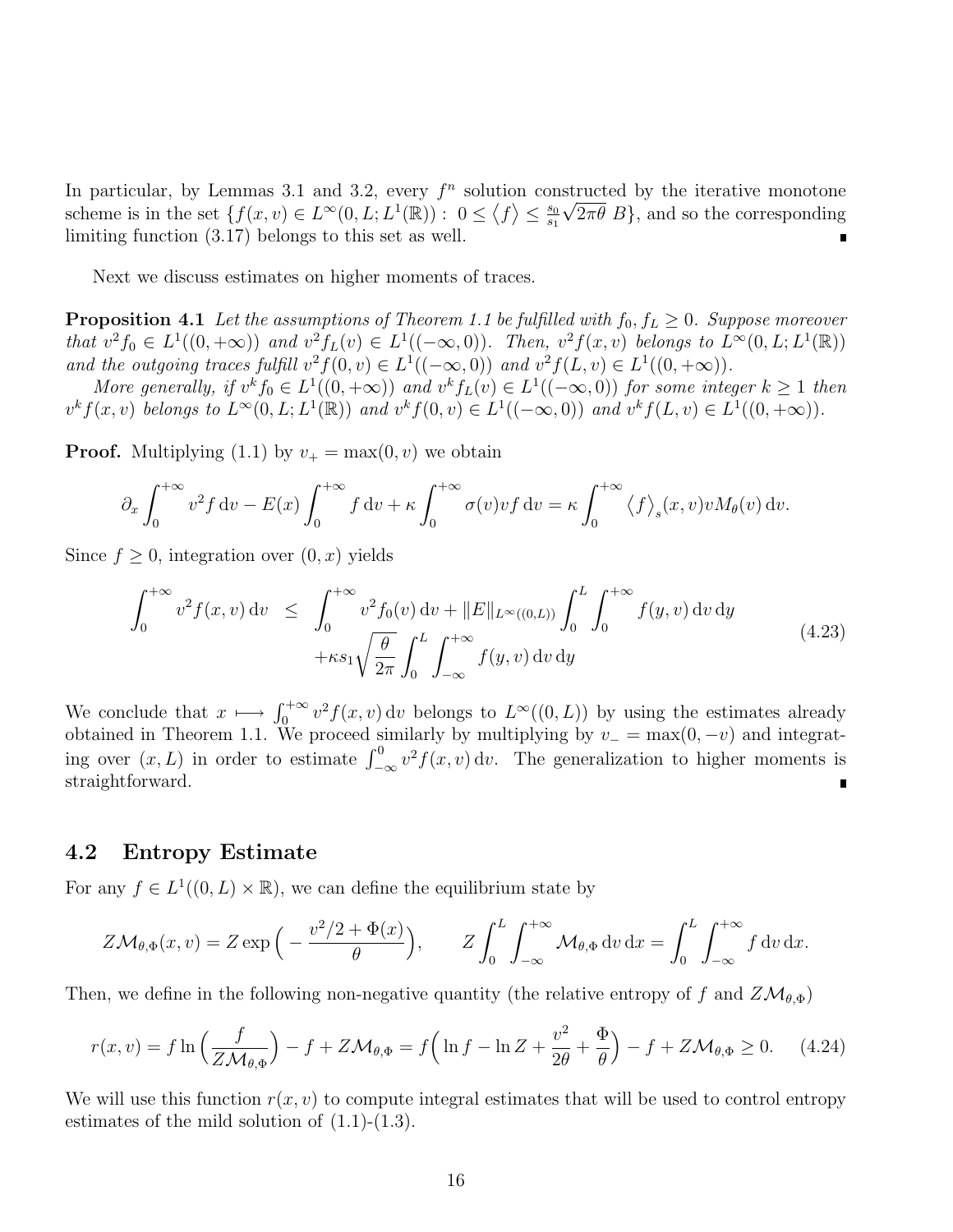**Proposition 4.2** Assume that E belongs to  $W^{1,\infty}((0,L))$  and let  $f_0, f_L \geq 0$  satisfy the entropic boundary condition (1.9), which we rewrite here

$$
\mathcal{H}_L = \int_0^{+\infty} v \left( 1 + \frac{v^2}{2} + |\ln f_0| \right) f_0 \, dv - \int_{-\infty}^0 v \left( 1 + \frac{v^2}{2} + |\ln f_L| \right) f_L \, dv < +\infty.
$$

Let  $f \in L^1((0,L)\times \mathbb{R})$  be the unique (mild) solution of (1.1)-(1.3); we denote  $\langle f \rangle(x) = \int_{-\infty}^{+\infty} f(x,v) dv$ . Then there exists a constant C which depends on  $\kappa, \theta, L, ||E||_{\infty}$ ,  $s_0, s_1$  such that

$$
\int_0^L \int_{-\infty}^{+\infty} \left(\frac{v^2}{2} + |\ln f|\right) f(x, v) \, \mathrm{d}v \, \mathrm{d}x \le C(1 + \mathcal{H}_L) \tag{4.25}
$$

$$
\int_0^L \langle f \rangle |\ln \langle f \rangle| dx \le C(1 + \mathcal{H}_L)
$$
 (4.26)

$$
\int_0^{+\infty} v\left(\frac{v^2}{2} + |\ln f|\right) f(L, v) \, \mathrm{d}v - \int_{-\infty}^0 v\left(\frac{v^2}{2} + |\ln f|\right) f(0, v) \, \mathrm{d}v \le C(1 + \mathcal{H}_L). \tag{4.27}
$$

**Proof.** Throughout the proof, C denotes a quantity which depends on  $\kappa$ ,  $\theta$ , L,  $||E||_{\infty}$ ,  $s_0$ ,  $s_1$ , even if the value of the constant may vary from a line to another. We define the potential by (2.10) with  $\Phi_0 = 0$ . In particular we have  $\|\Phi\|_{\infty} \leq L \|E\|_{\infty}$  and using the assumption (1.9) on the boundary data we get the boundary control

$$
\int_0^{+\infty} vr(0, v) dv - \int_{-\infty}^0 vr(L, v) dv \le C\mathcal{H}_L < +\infty.
$$
 (4.28)

In addition, if f is a mild solution of  $(1.1)-(1.3)$  and the function  $r(x, v)$  is defined by  $(4.24)$ , then

$$
(\kappa\sigma(v) + v\partial_x + E\partial_v)r = \kappa \langle f \rangle_s(x, v)M_\theta(v) \ln\left(\frac{f}{Z\mathcal{M}_{\theta,\Phi}}\right) + \kappa\sigma(v)Z\mathcal{M}_{\theta,\Phi} - \kappa\sigma(v)f. \tag{4.29}
$$

Next, we want to obtain integral estimates for (4.29). First, we rewrite the first term in the right hand side as follows

$$
\kappa \langle f \rangle_s M_\theta \ln \left( \frac{f}{Z M_{\theta,\Phi}} \right) = \kappa \langle f \rangle_s M_\theta \ln \left( \frac{\sigma(v) f}{\langle f \rangle_s M_\theta} \frac{\langle f \rangle_s M_\theta}{\sigma(v) Z M_{\theta,\Phi}} \right)
$$
  
\n
$$
= \kappa \langle f \rangle_s M_\theta \left[ \ln \left( \frac{\sigma(v) f}{\langle f \rangle_s M_\theta} \right) - \frac{\sigma(v) f}{\langle f \rangle_s M_\theta} + 1 \right]
$$
  
\n
$$
+ \kappa \sigma(v) f + \kappa \langle f \rangle_s M_\theta \left( \ln \left( \frac{\langle f \rangle_s}{\sigma(v)} \right) + \frac{\Phi}{\theta} - \ln(\sqrt{2\pi\theta}Z) - 1 \right).
$$

Therefore, identity (4.29) can be rewritten as

$$
(\kappa \sigma(v) + v\partial_x + E\partial_v)r = \kappa \langle f \rangle_s M_\theta \Big[ \ln \Big( \frac{\sigma(v)f}{\langle f \rangle_s M_\theta} \Big) - \frac{\sigma(v)f}{\langle f \rangle_s M_\theta} + 1 \Big] + \kappa \sigma(v) Z \mathcal{M}_{\theta, \Phi} + \kappa \langle f \rangle_s M_\theta \Big( \ln \Big( \frac{\langle f \rangle_s}{\sigma(v)} \Big) + \frac{\Phi}{\theta} - \ln(\sqrt{2\pi\theta}Z) - 1 \Big)
$$
(4.30)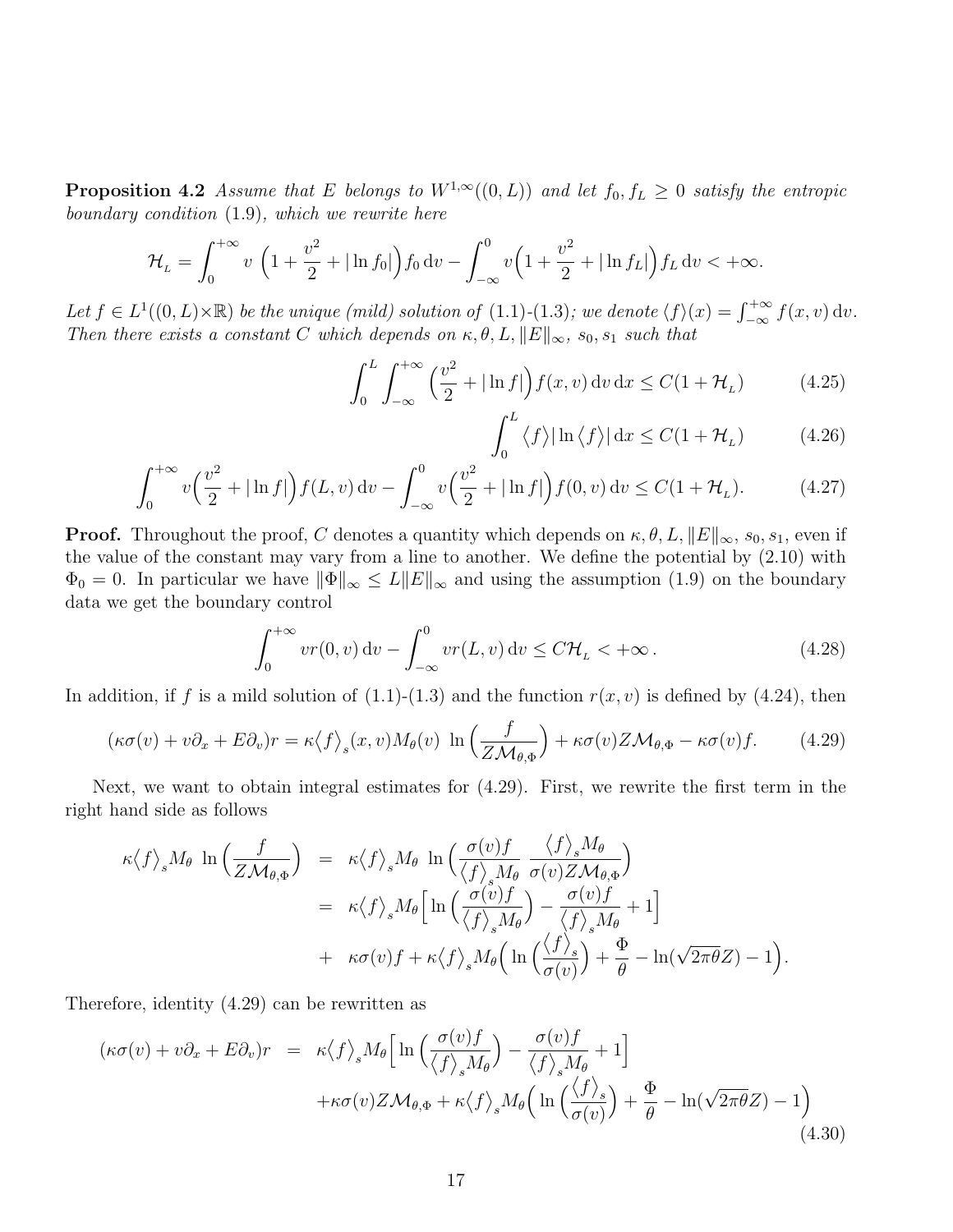where we observe that the first term in the right hand side is non-positive due to the concavity of the function  $\tau \mapsto \ln(\tau)$ . Next, we use integrated representation formula (3.15) with the test function  $\sigma(v)$  to obtain

$$
\int_{0}^{L} \int_{-\infty}^{+\infty} \sigma(v)r(x,v) dv dx \leq \int_{0}^{+\infty} vr(0,v) \int_{0}^{T_{\text{out}}(0,v)} e^{-\kappa \int_{0}^{s} \sigma(V(\tau;0,v)) d\tau} \sigma(V(s;0,v)) ds dv \n- \int_{-\infty}^{0} vr(L,v) \int_{0}^{T_{\text{out}}(L,v)} e^{-\kappa \int_{0}^{s} \sigma(V(\tau;L,v)) d\tau} \sigma(V(s;Lv)) ds dv \n+ \int_{0}^{L} \int_{-\infty}^{+\infty} \langle f \rangle_{s} \left[ \frac{\Phi}{\theta} + \ln \left( \frac{\langle f \rangle_{s}}{\sigma(v)} \right) - \ln(\sqrt{2\pi\theta}Z) - 1 \right] h(x,v) dv dx \n+ \int_{0}^{L} \int_{-\infty}^{+\infty} \sigma(v) \frac{ZM_{\theta,\Phi}}{M_{\theta}} h(x,v) dv dx
$$
\n(4.31)

where we got rid of the non-positive term having  $\ln \left( \frac{\sigma(v)f}{\langle f \rangle_s M_\theta} \right)$  $-\frac{\sigma(v)f}{\sqrt{v-v}}$  $\big\langle f \big\rangle_s M_\theta$ + 1 and we have used the same notation of function  $h(x, v)$  defined in (3.19) for the proof of Lemma 3.2, where we have shown, for some  $\beta \in (0,1), R > 0$ , the inequality

$$
0 < h(x, v) \le M_{\theta}(v) - \beta M_{\theta}(v) \mathbf{1}_{\{|v| > R\}}, \quad (x, v) \in [0, L] \times \mathbb{R} \,. \tag{4.32}
$$

In order to control the third term of (4.31) we use Jensen's inequality

$$
\langle f \rangle_s(x,v) \ln \left( \frac{\langle f \rangle_s(x,v)}{\sigma(v)\sqrt{2\pi\theta}} \right) \leq \int_{-\infty}^{+\infty} s(v,v') f(x,v') \left( \frac{(v')^2}{2\theta} + \ln f(x,v') \right) dv'
$$

which comes by considering the convex function  $u \to u \ln \left( \frac{u}{u} \right)$  $\sigma(v)$  $\frac{w}{4}$  $2\pi\theta$ ), the measure  $\frac{s(v, v')}{\sqrt{2}}$  $\frac{(v, v)}{\sigma(v)} M_{\theta}(v') \, \mathrm{d}v'$ and the application  $v' \rightarrow \frac{\sigma(v)f(x, v')}{M(v')}$  $M_\theta(v')$ . Based on the above inequality one gets

$$
\left\langle f \right\rangle_s \left[ \frac{\Phi}{\theta} + \ln \left( \frac{\left\langle f \right\rangle_s}{\sigma(v)} \right) - \ln(\sqrt{2\pi\theta} Z) - 1 \right] \leq \int_{-\infty}^{+\infty} s(v, v') f(x, v') \left( \frac{\Phi}{\theta} + \frac{(v')^2}{2\theta} + \ln f(x, v') - \ln Z - 1 \right) \, \mathrm{d}v'.
$$

Notice also that the last term of (4.31) can be written

$$
\int_0^L \int_{-\infty}^{+\infty} \sigma(v) \frac{Z \mathcal{M}_{\theta,\Phi}}{M_{\theta}} h(x,v) dv dx = \int_0^L \int_{-\infty}^{+\infty} \int_{-\infty}^{+\infty} s(v,v') M_{\theta}(v') \frac{Z \mathcal{M}_{\theta,\Phi}(x,v')}{M_{\theta}(v')} h(x,v) dv' dv dx
$$
  
= 
$$
\int_0^L \int_{-\infty}^{+\infty} h(x,v) \int_{-\infty}^{+\infty} s(v,v') Z \mathcal{M}_{\theta,\Phi}(x,v') dv' dv dx.
$$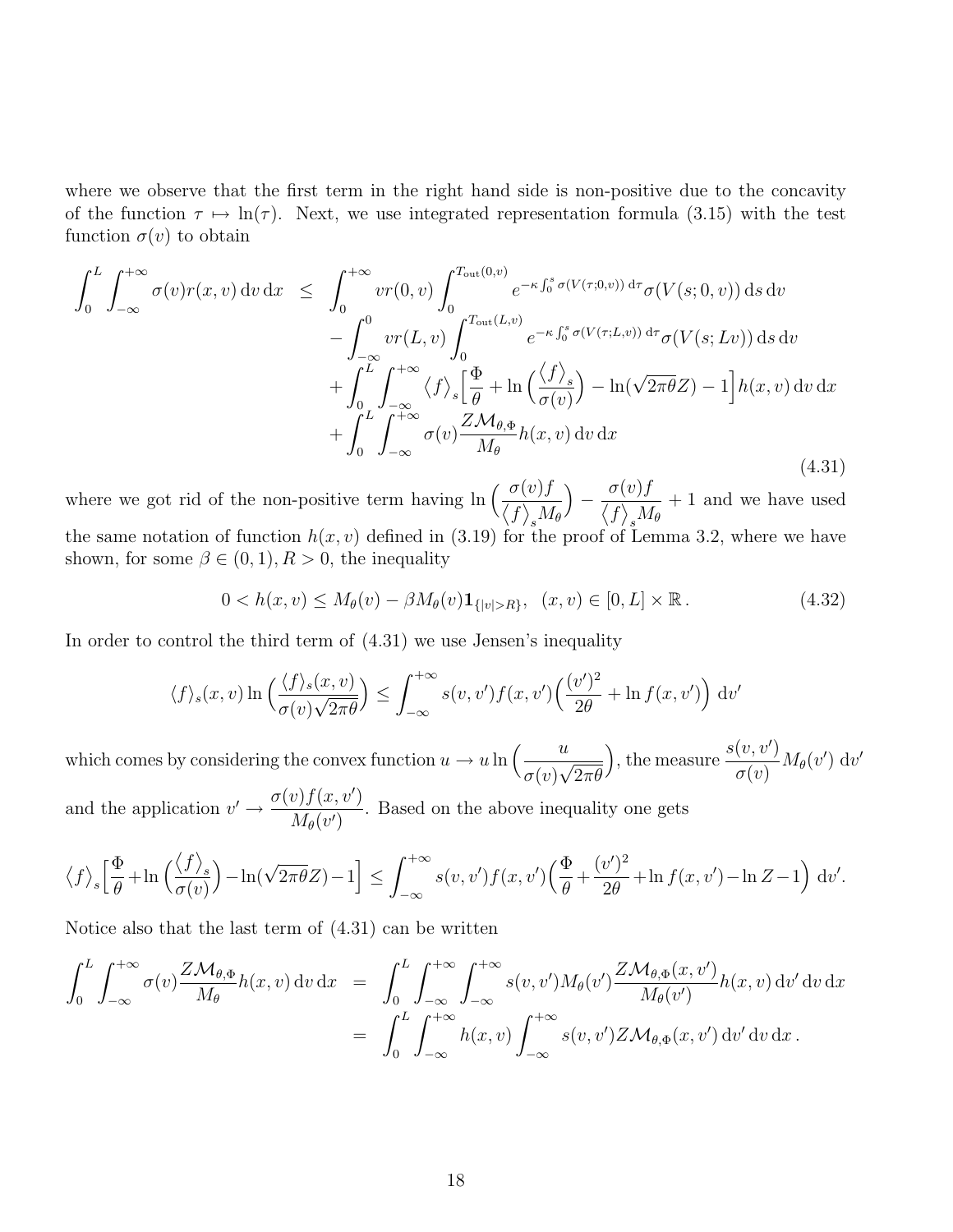Hence, collecting the above computations, the left hand side from (4.31) is bounded by

$$
\int_0^L \int_{-\infty}^{+\infty} \sigma(v)r(x,v) dv dx \leq \frac{1}{\kappa} \left( \int_0^{+\infty} vr(0,v) dv - \int_{-\infty}^0 vr(L,v) dv \right)
$$
  
+ 
$$
\int_0^L \int_{-\infty}^{+\infty} h(x,v) \int_{-\infty}^{+\infty} s(v,v')
$$
  

$$
\times \left[ f\left(\frac{\Phi}{\theta} + \frac{(v')^2}{2\theta} + \ln f - \ln Z - 1 \right) + Z\mathcal{M}_{\theta,\Phi} \right](x,v') dv' dv dx
$$
  
= 
$$
\int_0^L \int_{-\infty}^{+\infty} h(x,v) \int_{-\infty}^{+\infty} s(v,v')r(x,v') dv' dv dx.
$$

As in the proof of Lemma 3.2, using (4.32) yields

$$
\int_{0}^{L} \int_{-\infty}^{+\infty} \sigma(v)r(x,v) dv dx \leq \frac{1}{\kappa} \left( \int_{0}^{+\infty} vr(0,v) dv - \int_{-\infty}^{0} vr(L,v) dv \right)
$$
  
+ 
$$
\int_{0}^{L} \int_{-\infty}^{+\infty} M_{\theta}(v) \int_{-\infty}^{+\infty} s(v, v')r(x, v') dv' dv dx
$$
  
- 
$$
\beta \int_{0}^{L} \int_{-\infty}^{+\infty} M_{\theta}(v) \mathbf{1}_{\{|v|>R\}} \int_{-\infty}^{+\infty} s(v, v')r(x, v') dv' dv dx
$$
  

$$
\leq \frac{1}{\kappa} \left( \int_{0}^{+\infty} vr(0, v) dv - \int_{-\infty}^{0} vr(L, v) dv \right)
$$
  
+ 
$$
\int_{0}^{L} \int_{-\infty}^{+\infty} \sigma(v')r(x, v') dv' dx
$$
  
- 
$$
s_{0} \beta \int_{0}^{L} \int_{-\infty}^{+\infty} r(x, v') dv' dx \int_{|v|>R} M_{\theta}(v) dv.
$$

Then it is clear that

$$
\int_0^L \int_{-\infty}^{+\infty} r(x, v) dv dx \leq \frac{C}{\kappa \gamma} \mathcal{H}_L.
$$
 (4.33)

Now, in order to show (4.25), we fist observe that the following inequality holds

$$
\int_{-\infty}^{+\infty} g|\ln g| \, \mathrm{d}v \le \int_{-\infty}^{+\infty} g(\ln g + av^2) \, \mathrm{d}v + \frac{4}{e} \int_{-\infty}^{+\infty} e^{-av^2/4} \, \mathrm{d}v ;
$$

then, combining with  $(4.33)$ ,  $(4.25)$  follows. It is, then, easy to see that  $(4.26)$  becomes a consequence of the Jensen's inequality

$$
\langle f \rangle(x) \ln \left( \frac{\langle f \rangle(x)}{\sqrt{2\pi \theta}} \right) \leq \int_{-\infty}^{+\infty} f(x, v) \left( \ln f(x, v) + \frac{v^2}{2\theta} \right) dv.
$$

Finally, we obtain (4.27) by integrating (4.29) when written in the equivalent form

$$
(v\partial_x + E\partial_v)r = \kappa Q(f)\left[\ln\left(\frac{f}{M_\theta}\right) + \frac{\Phi(x)}{\theta} - \ln(\sqrt{2\pi\theta}Z)\right]
$$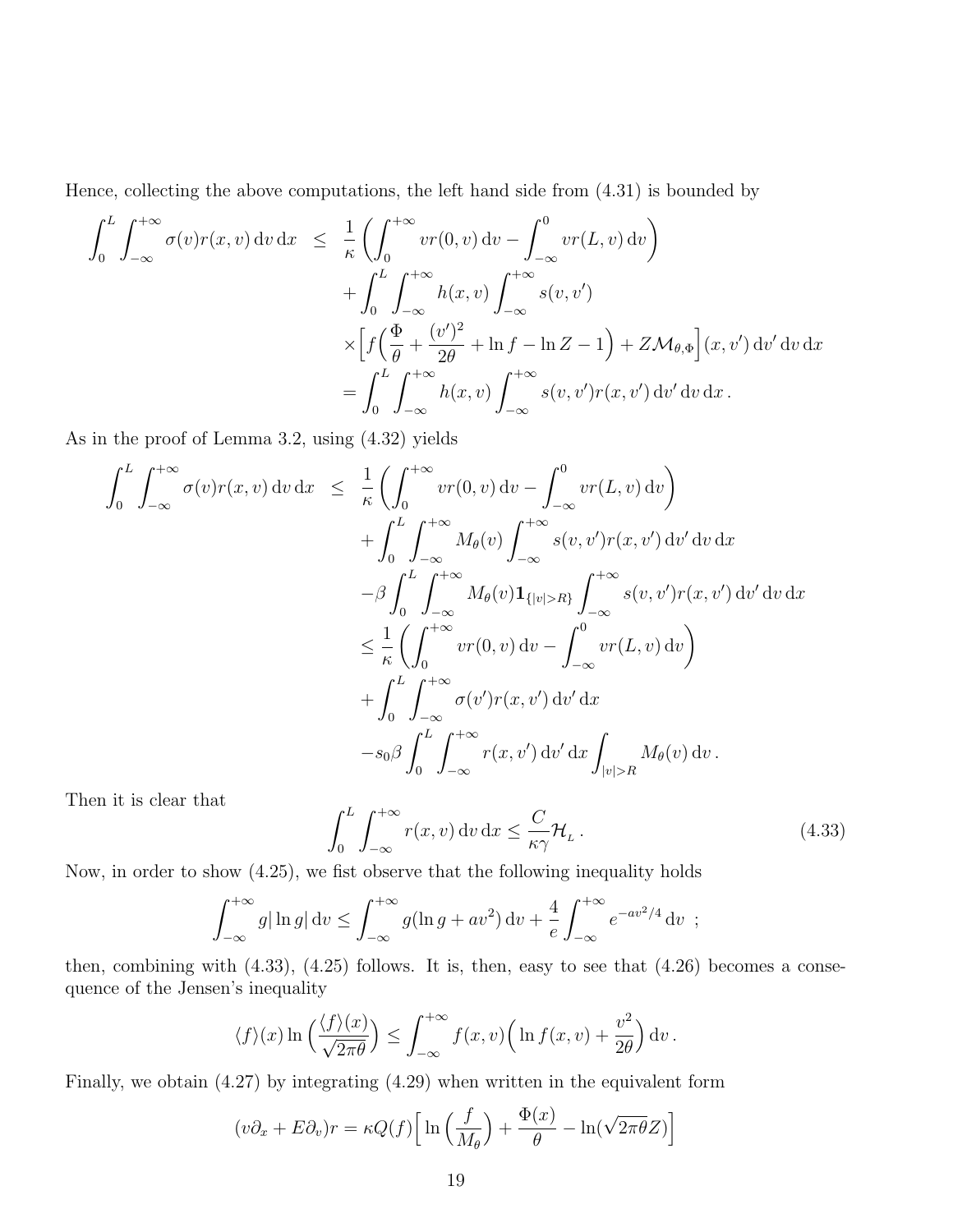since

$$
\int_0^L \int_{-\infty}^{+\infty} \kappa Q(f) \left[ \frac{\Phi(x)}{\theta} - \ln(\sqrt{2\pi\theta} Z) \right] dv dx = 0
$$

and by  $(3.18)$  applied with the function  $H = \ln$  we know that

$$
\int_0^L \int_{-\infty}^{+\infty} \kappa Q(f) \ln\left(\frac{f}{M_\theta}\right) \mathrm{d}v \, \mathrm{d}x \le 0 \, .
$$

### 4.3 Non-Smooth Electric Fields

Theorem 1.1 establishes the well-posedness of  $(1.1)-(1.3)$  when dealing with smooth electric fields  $E \in W^{1,\infty}((0,L))$  and integrable data. Since all the estimates discussed above actually depend only on the  $L^{\infty}$  bound of E, we can extend this result to non-smooth electric fields, at the price of a slightly strengthened assumption on the boundary data.

**Theorem 4.2** Let  $E \in L^{\infty}((0, L))$  and consider  $f_0, f_L \geq 0$  such that (1.9) holds. Then there is a unique weak solution  $f \in L^1((0,L)\times\mathbb{R})$ , which also satisfies (4.25)-(4.27), of (1.1)-(1.3). Moreover we have

$$
\Big\|\int_{-\infty}^{+\infty}|v|f(\cdot,v)\,\mathrm{d}v\Big\|_{\infty}\leq 2\Big(\int_{0}^{+\infty}vf_0(v)\,\mathrm{d}v-\int_{-\infty}^0vf_L(v)\,\mathrm{d}v\Big)+2ks_1\|f\|_{L^1((0,L)\times\mathbb{R})}.
$$

**Proof.** We establish first the existence part. To this end, we consider a sequence  $(E_n)_{n\in\mathbb{N}}$  of smooth fields — for each  $n, E_n \in W^{1,\infty}((0,L))$  — which converges a.e. towards  $E \in L^{\infty}((0,L)),$ with  $||E_n||_{\infty} \le ||E||_{\infty}$ . For any n, denote by  $f_n$  the unique mild solution of (1.1)- (1.3) associated to the field  $E_n$ . Theorem 4.1 and Proposition 4.2 tell us that

$$
\left\| \int_{-\infty}^{+\infty} |v| f_n(\cdot, v) dv \right\|_{\infty} \le 2 \Big( \int_0^{+\infty} v f_0(v) dv - \int_{-\infty}^0 v f_L(v) dv \Big) + 2ks_1 \|f_n\|_{L^1((0, L) \times \mathbb{R})}
$$
  
\n
$$
\sup_{n \in \mathbb{N}} \int_0^L \int_{-\infty}^{+\infty} \Big( 1 + \frac{v^2}{2} + |\ln f_n| \Big) f_n dv dx \le C(1 + \mathcal{H}_L), \qquad \sup_{n \in \mathbb{N}} \int_0^L \langle f_n \rangle |\ln \langle f_n \rangle| dx \le C(1 + \mathcal{H}_L)
$$
  
\n
$$
\sup_{n \in \mathbb{N}} \Big( \int_0^{+\infty} v \Big( 1 + \frac{v^2}{2} + |\ln f_n| \Big) f_n(L, v) dv + \int_{-\infty}^0 (v) \Big( 1 + \frac{v^2}{2} + |\ln f_n| \Big) f_n(0, v) dv \Big) \le C(1 + \mathcal{H}_L)
$$

where the constant C depends only on  $\kappa$ ,  $\theta$ , L,  $||E||_{\infty}$ ,  $s_0$ ,  $s_1$ . The Dunford-Pettis theorem, see e.g. [9], allows to consider a subsequence, still denoted with the index n, such that  $f_n \rightharpoonup f$  weakly in  $L^1((0,L)\times\mathbb{R})$  and  $\langle f_n \rangle \to \langle f \rangle$  weakly in  $L^1((0,L))$ . Furthermore, the outgoing traces  $v f_n(L, v)$ and  $vf_n(0, v)$  converge weakly in  $L^1((0, +\infty))$  and  $L^1((-\infty, 0))$  respectively. It can be easily seen that  $f$  remains non-negative and, in addition,

$$
\int_0^L \int_{-\infty}^{+\infty} \left(1 + \frac{v^2}{2} + |\ln f|\right) f \, dv \, dx \le C(1 + \mathcal{H}_L), \qquad \int_0^L \langle f \rangle |\ln \langle f \rangle| dx \le C(1 + \mathcal{H}_L)
$$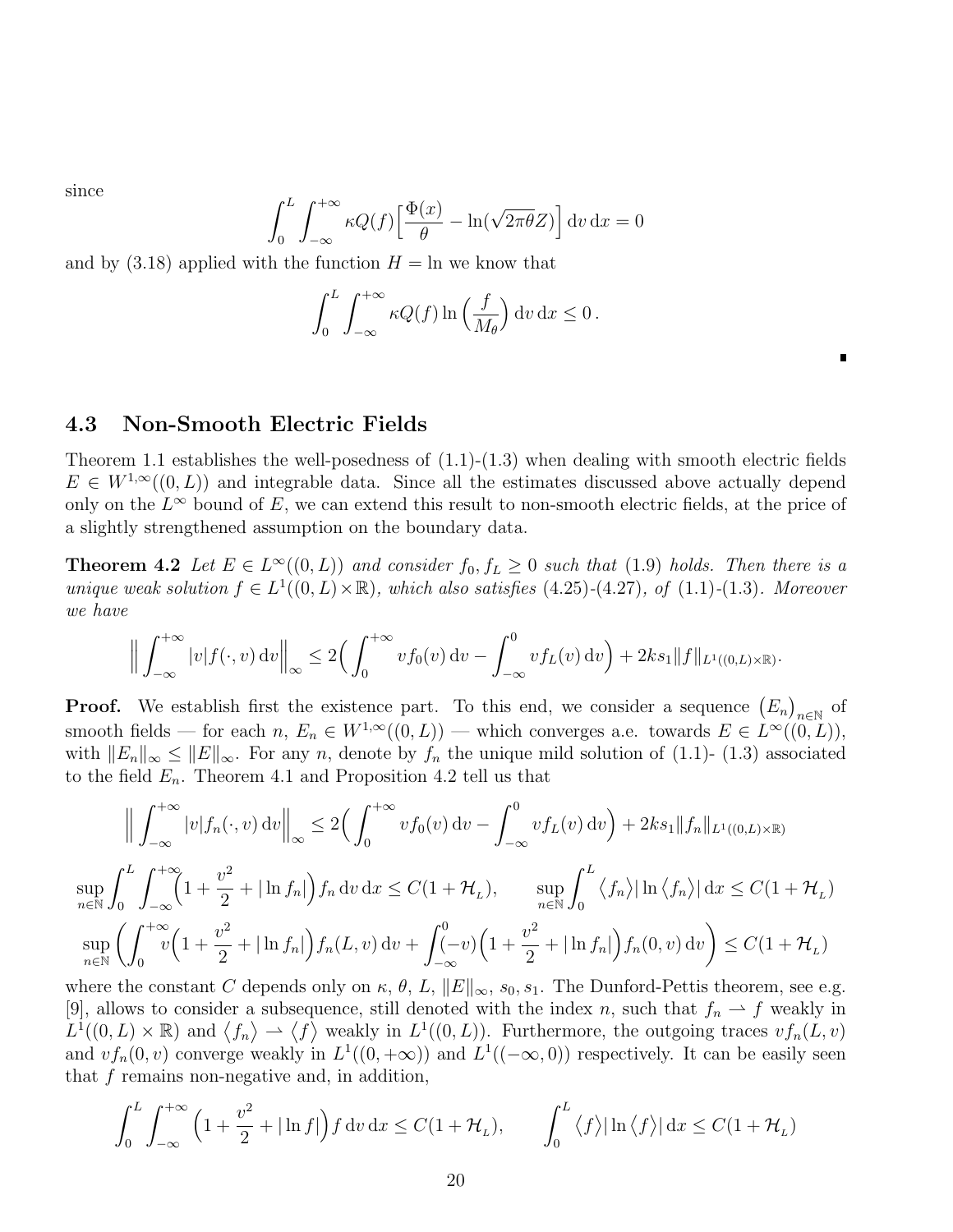$$
\int_0^{+\infty} v \left(1 + \frac{v^2}{2} + |\ln f|\right) f(L, v) \, dv + \int_{-\infty}^0 (v - v) \left(1 + \frac{v^2}{2} + |\ln f|\right) f(0, v) \, dv \le C(1 + \mathcal{H}_L)
$$
\n
$$
\left\| \int_{-\infty}^{+\infty} |v| f(\cdot, v) \, dv \right\|_{\infty} \le 2 \left( \int_0^{+\infty} v f_0(v) \, dv - \int_{-\infty}^0 v f_L(v) \, dv \right) + 2ks_1 \|f\|_{L^1((0, L) \times \mathbb{R})}.
$$

Since  $f_n$  is a weak solution of  $(1.1)-(1.3)$ , we have

$$
\int_0^L \int_{-\infty}^{+\infty} f_n(\kappa \sigma(v) - v \partial_x - E_n \partial_v) \psi \, dv \, dx + \int_0^{+\infty} v f_n \psi(L, v) \, dv - \int_{-\infty}^0 v f_n \psi(0, v) \, dv
$$
  
= 
$$
\int_0^{+\infty} v f_0(v) \psi(0, v) \, dv - \int_{-\infty}^0 v f_L(v) \psi(L, v) \, dv + \kappa \int_0^L \int_{-\infty}^{\infty} \langle f_n \rangle_s(x, v) M_\theta(v) \psi(x, v) \, dv \, dx,
$$

for any  $n \in \mathbb{N}$  and any trial function  $\psi \in C_c^1([0,L] \times \mathbb{R})$ . Combining the a.e. convergence of  $E_n$ with the weak convergence of  $f_n$ , we can pass to the limit  $n \to \infty$  in this relation, which proves that f is indeed a solution, in the sense of distributions, of  $(1.1)-(1.3)$  with the field E and incoming traces  $f_0, f_L$ .

We discuss now the uniqueness of the weak solution. Notice that we can not apply exactly the same arguments as for the uniqueness of the mild solution since in this case the electric field is not smooth (the formulation by characteristics does not make sense anymore). Nevertheless, as in Section 3, if f solves  $v\partial_x f + E(x)\partial_v f = kQ(f)$  with vanishing incoming data we are lead to

$$
\int_0^{+\infty} v|f(L,v)| \, \mathrm{d}v + \int_{-\infty}^0 (-v)|f(0,v)| \, \mathrm{d}v = k \int_0^L \int_{-\infty}^{+\infty} Q(f) \, \mathrm{sgn}(f) \, \mathrm{d}v \, \mathrm{d}x \le 0.
$$

Therefore  $f(0, v) = 0 = f(L, v)$  a.e.  $v \in \mathbb{R}$  and sgnf does not depend on v, implying that

$$
v\partial_x|f| + E(x)\partial_v|f| = \kappa Q(|f|). \tag{4.34}
$$

From now on the argument is different. We use the entropy computation

$$
\begin{split} \left(v\partial_x + E(x)\partial_v\right) \left[ \left(\ln|f| + \frac{v^2}{2\theta} + \frac{\Phi(x)}{\theta}\right) |f|\right] &= kQ(|f|) \left(1 + \ln|f| + \frac{v^2}{2\theta} + \frac{\Phi(x)}{\theta}\right) \\ &= kQ(|f|) \left(\ln\frac{|f|}{M_\theta} + \ln\frac{1}{\sqrt{2\pi\theta}} + 1 + \frac{\Phi(x)}{\theta}\right). \end{split}
$$

Since  $f(0, \cdot) = f(L, \cdot) = 0$ , after integration over  $(0, L) \times \mathbb{R}$  we deduce that

$$
\int_0^L \int_{-\infty}^{+\infty} Q(|f|) \ln \frac{|f|}{M_\theta} \, \mathrm{d}v \, \mathrm{d}x = 0
$$

and therefore, since ln is strictly increasing, one gets by  $(3.18)$  that  $|f(x)| = n(x)M_{\theta}(v)$  for some non-negative function *n* satisfying  $n(0) = n(L) = 0$ . By (4.34) we have  $\frac{d}{dx}n - n(x)\frac{E(x)}{\theta} = 0$ ,  $x \in (0, L)$  and finally  $n = 0$  implying that  $f = 0$ .

**Remark 4.1** It is easy to see that a similar existence result holds for incoming data in  $L^{\infty}$  by just using the estimates in Corollary 4.1.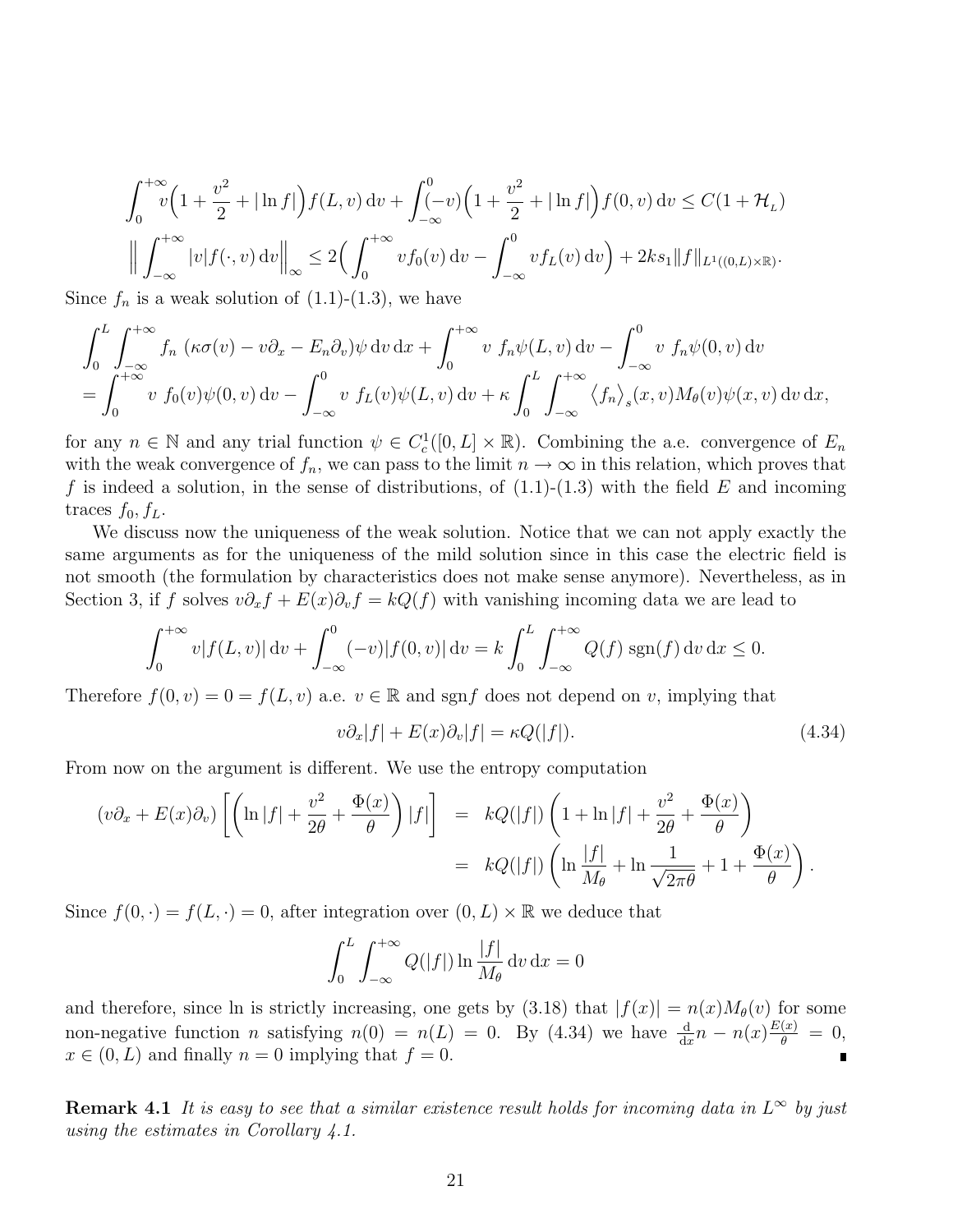#### 4.4 On a Perturbed Problem

We intend to investigate the coupling between the Boltzmann-Vlasov equation with the Poisson equation defining the electric field. In preparation of the fixed point procedure we have in mind, it is convenient to study the following perturbed equation

$$
\alpha f + v \partial_x f + E(x) \partial_v f = \kappa Q(f), \qquad x \in (0, L), v \in \mathbb{R}
$$
\n(4.35)

with the boundary conditions (1.3), where  $\alpha > 0$  is a fixed parameter. In the sequel, the notation C stands for various constants depending only on  $\kappa, \theta, L, s_0, s_1$  but not on  $\alpha$ .

**Proposition 4.3** Let  $E \in L^{\infty}((0, L))$  and consider  $f_0, f_L \geq 0$  such that (1.9) holds. Then for any  $\alpha > 0$  there is a unique weak solution f of (4.35), (1.2), (1.3) satisfying

$$
\int_0^L \int_{-\infty}^{+\infty} \left( |\ln f| + \frac{v^2}{2} + 1 \right) f(x, v) \, dv \, dx \le \frac{C}{\alpha} (1 + \mathcal{H}_L (1 + ||E||_{\infty})) \tag{4.36}
$$

$$
\int_0^{+\infty} v\left( |\ln f| + \frac{v^2}{2} + 1 \right) f(L, v) dv - \int_{-\infty}^0 v\left( |\ln f| + \frac{v^2}{2} + 1 \right) f(0, v) dv \le C(1 + \mathcal{H}_L(1 + ||E||_{\infty}))
$$
\n(4.37)

$$
\int_0^L |\ln\langle f \rangle| \langle f \rangle \, dx \le \frac{C}{\alpha} (1 + \mathcal{H}_L (1 + ||E||_{\infty})). \tag{4.38}
$$

Proof. We only sketch the arguments, the details are left to the reader. The existence and uniqueness proofs are much simpler than those of Theorem 4.2 since we have for free the  $L^1$  bound

$$
\int_0^L \int_{-\infty}^{+\infty} f(x, v) dv dx \le \frac{1}{\alpha} \left( \int_0^{+\infty} v f_0(v) dv - \int_{-\infty}^0 v f_L(v) dv \right). \tag{4.39}
$$

We consider first mild solutions corresponding to smooth electric fields. Then we construct weak solutions by using weak  $L^1$  compactness (cf. estimates  $(4.36)-(4.38)$ . Since f is non-negative, the current  $j = \int_{-\infty}^{+\infty} f \, dv$  satisfies  $\frac{d}{dx} j = -\alpha \langle f \rangle \leq 0$  implying that

$$
\int_{-\infty}^0 v f_L(v) dv \le j(L) \le j(x) \le j(0) \le \int_0^{+\infty} v f_0(v) dv, \qquad \forall x \in (0, L).
$$

Therefore the current is bounded uniformly with respect to  $\alpha > 0$  and we have

$$
||j||_{\infty} \leq \mathcal{J}.\tag{4.40}
$$

At this stage also notice that the solution  $f$  satisfies entropy estimates. Indeed, with the notation  $\Phi(x) = -\int_0^x E(y) dy$  we have

$$
(\alpha + v\partial_x + E(x)\partial_v) \left[ \left( \ln f + \frac{v^2}{2\theta} + \frac{\Phi(x)}{\theta} \right) f \right] = kQ(f) \left( 1 + \ln f + \frac{v^2}{2\theta} + \frac{\Phi(x)}{\theta} \right) - \alpha f
$$
  

$$
\leq kQ(f) \left( \ln \frac{f}{M_\theta} + 1 + \frac{\Phi(x)}{\theta} - \ln \sqrt{2\pi\theta} \right).
$$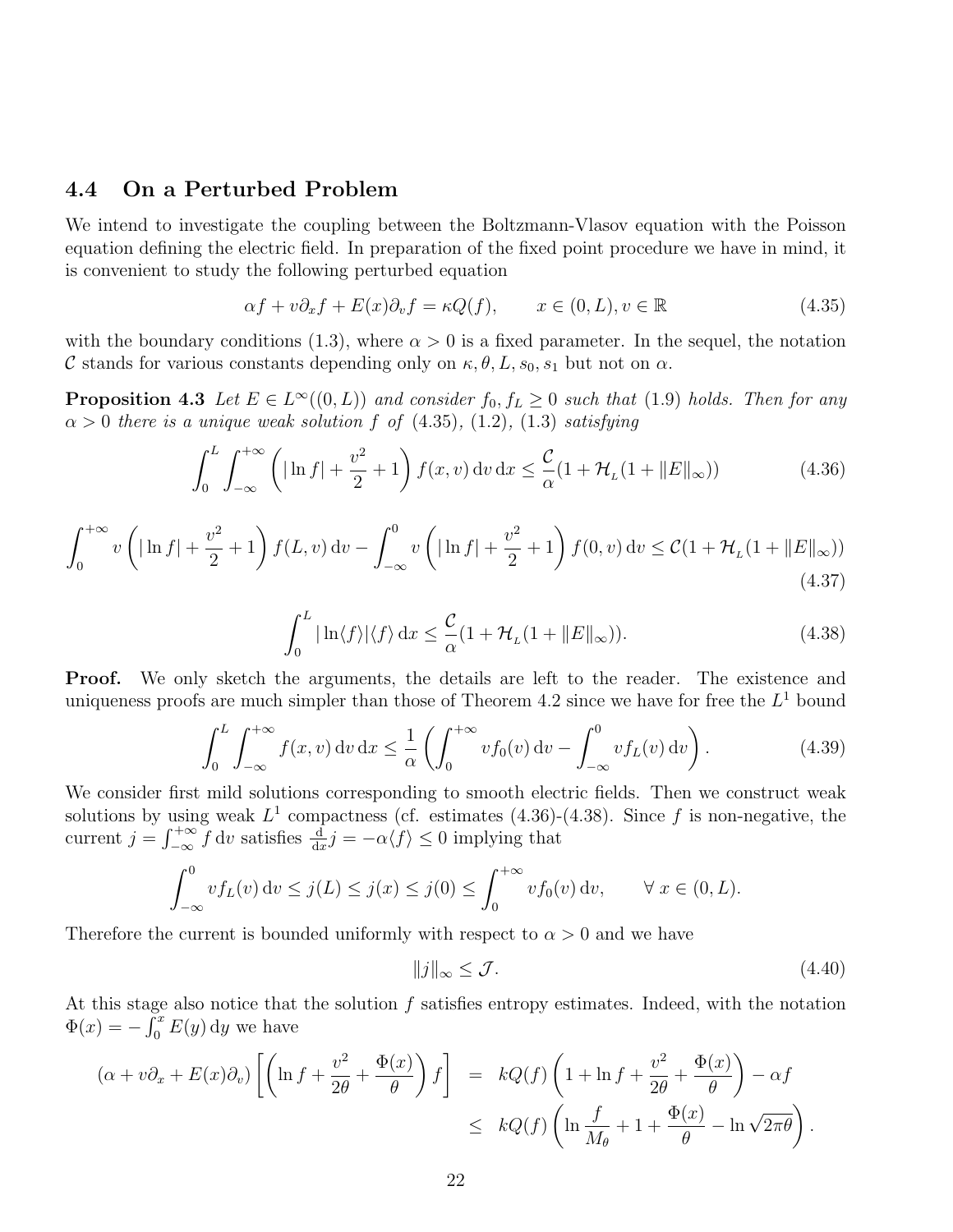The estimates (4.36) and (4.37) follow easily integrating over  $(0, L) \times \mathbb{R}$  and using the inequalities

$$
\int |\ln f| f d\mu \le \int (\ln f + av^2) f d\mu + \frac{4}{e} \int e^{-\frac{a}{4}v^2} d\mu
$$

with the measures  $dv, v_{\pm} dv$ . The estimate (4.38) is a consequence of the Jensen inequality

$$
\langle f \rangle \ln \frac{\langle f \rangle}{\sqrt{2\pi\theta}} \le \int_{-\infty}^{+\infty} \left( \frac{v^2}{2\theta} + \ln f \right) f(x, v) dv dx.
$$

### 5 Boltzmann-Poisson System

In this section we construct weak solutions for the stationary boundary value problem for the Poisson-Boltzmann system (1.5)-(1.8), with with entropic boundary conditions given by (1.9). Without loss of generality, we assume that  $\Phi_0 = 0$ .

We first start by justifying the existence of weak solution for the perturbed problem (4.35) coupled to  $(1.6)-(1.8)$ . We conclude by stability results, letting the parameter  $\alpha$  going to zero.

**Proposition 5.1** Assume that  $f_0, f_L$  are non-negative and satisfy (1.9). Then for any  $\Phi_L \in$  $\mathbb{R}, n_b \geq 0, \alpha > 0$  there is a weak solution  $(f_{\alpha}, E_{\alpha})$  of  $(4.35)$  coupled to  $(1.6)-(1.8)$ . Furthermore, the following uniform in  $\alpha$  estimates hold

$$
\sup_{0 < \alpha \le 1} \|E_{\alpha}\|_{\infty} < +\infty \tag{5.41}
$$

 $\blacksquare$ 

$$
\sup_{0<\alpha\leq 1} \int_0^L \int_{-\infty}^{+\infty} \left( |\ln f_\alpha| + 1 + \frac{v^2}{2} \right) f_\alpha(x, v) \, \mathrm{d}v \, \mathrm{d}x < +\infty \tag{5.42}
$$

$$
\sup_{0<\alpha\leq 1}\left(\int_0^{+\infty}v\left(\left|\ln f_\alpha\right|+1+\frac{v^2}{2}\right)f_\alpha(L,v)\,\mathrm{d}v-\int_{-\infty}^0v\left(\left|\ln f_\alpha\right|+1+\frac{v^2}{2}\right)f_\alpha(0,v)\,\mathrm{d}v\right)<+\infty\tag{5.43}
$$

$$
\sup_{0<\alpha\leq 1} \int_0^L |\ln \langle f_\alpha \rangle| \langle f_\alpha \rangle \, \mathrm{d}x < +\infty. \tag{5.44}
$$

**Proof.** We proceed by a standard fixed point argument. For any bounded force field  $E \in$  $L^{\infty}((0,L))$  we denote by  $\mathcal{F}E$  the unique solution of (1.6), (1.8), associated to the macroscopic density  $\langle f_E \rangle$ , where  $f_E$  is the unique weak solution of (4.35), (1.7). Combining (1.6), (1.8) to  $(4.39)$ , it is easily seen that  $\mathcal{F}E \in C([0,L])$  and

$$
\|\mathcal{F}E\|_{\infty} \leq \frac{|\Phi_L|}{L} + 2Ln_b + 2\int_0^L \int_{-\infty}^{+\infty} f_E(x, v) dv dx
$$
  

$$
\leq \frac{|\Phi_L|}{L} + 2Ln_b + 2\frac{\mathcal{J}}{\alpha} =: \mathcal{C}_{\alpha}.
$$
 (5.45)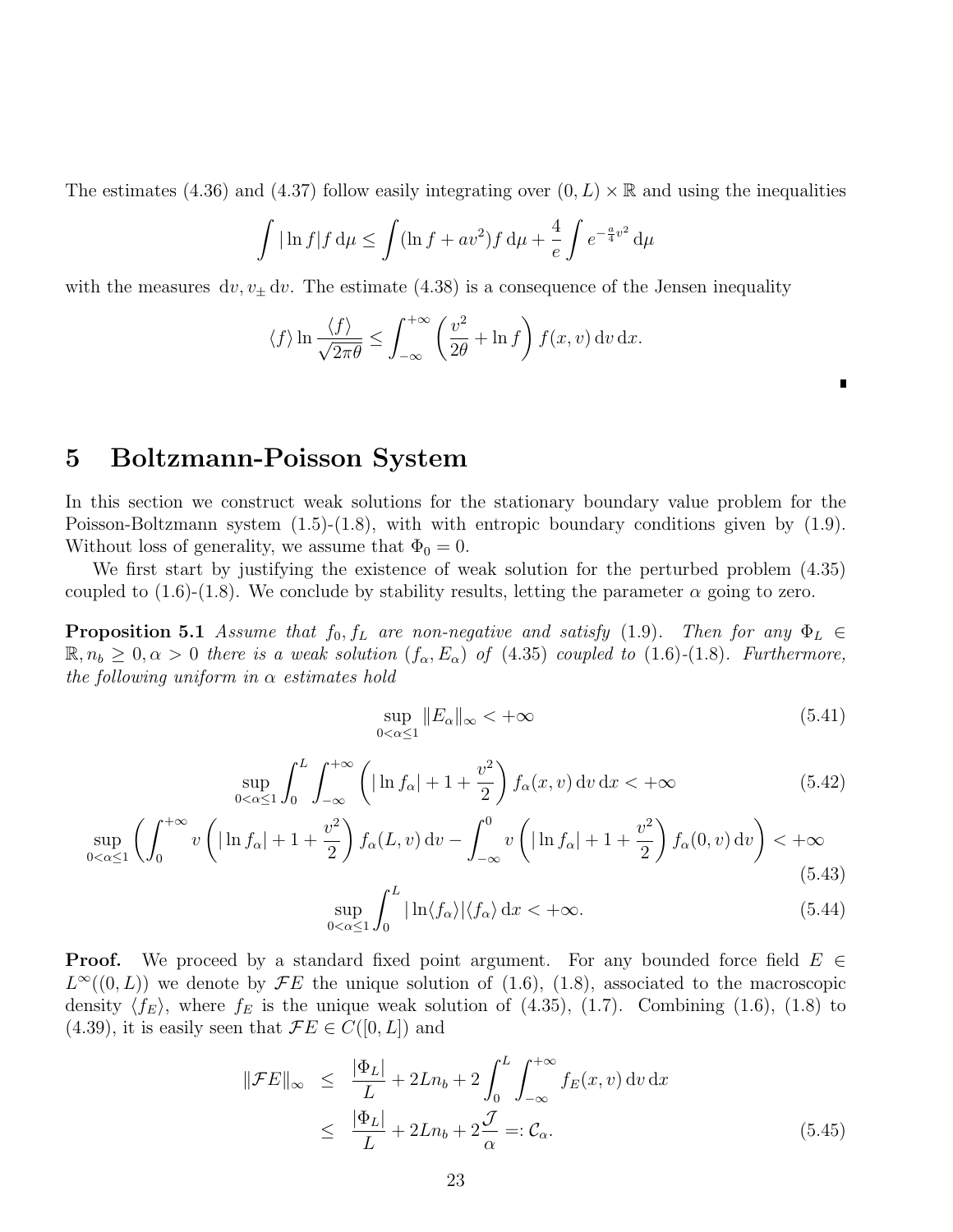By (1.6) and (4.38) we have, for any E verifying  $||E||_{\infty} \leq C_{\alpha}$ ,

$$
\int_0^L \ln((\mathcal{F}E)' + n_b)((\mathcal{F}E)' + n_b) dx \leq \frac{\mathcal{C}}{\alpha}(1 + \mathcal{H}_L(1 + ||E||_{\infty})) \leq \frac{\mathcal{C}}{\alpha}(1 + \mathcal{H}_L(1 + \mathcal{C}_{\alpha})) =: \tilde{\mathcal{C}}_{\alpha}.
$$

We deduce that the set  $\mathcal{D}_{\alpha}$  of continuous fields  $E \in C([0, L])$  satisfying

$$
||E||_{\infty} \leq \mathcal{C}_{\alpha}, \qquad E' \in L^{1}((0, L)), \qquad E' + n_b \geq 0, \qquad \int_{0}^{L} \ln(E' + n_b)(E' + n_b) dx \leq \tilde{\mathcal{C}}_{\alpha}
$$

is left invariant by the application F. Observe that  $\mathcal{D}_{\alpha}$  is convex and compact with respect to the topology of  $C([0, L])$  (the equi-continuity of  $\mathcal{D}_{\alpha}$  follows by the equi-integrability of  $\{E' + n_b : E \in$  $\mathcal{D}_{\alpha}$ ). In order to apply the Schauder fixed point theorem it remains to check that F is continuous. Take  $(E_n)_n \subset \mathcal{D}_\alpha$  a convergent sequence in  $C([0,L])$  towards  $E \in \mathcal{D}_\alpha$ . We denote by  $f_n$ , f the weak solutions of the Boltzmann-Vlasov problems corresponding to  $E_n$ , E respectively. By standard arguments we deduce that  $\lim_{n\to+\infty} f_n = f$  weakly in  $L^1((0,L)\times\mathbb{R})$  (the uniqueness of the weak solution is crucial here), implying the pointwise convergence of  $(\mathcal{F}E_n)_n$  towards  $\mathcal{F}E$ . Since  $(\mathcal{F}E_n)_n$ belongs to  $\mathcal{D}_{\alpha}$  which is a compact set of  $C([0, L])$ , finally we get  $\lim_{n\to+\infty} \mathcal{F}E_n = \mathcal{F}E$  in  $C([0, L])$ . Therefore the application F has a fixed point  $E_{\alpha} \in \mathcal{D}_{\alpha}$  meaning that  $(f_{\alpha} = f_{E_{\alpha}}, E_{\alpha})$  is a weak solution of  $(4.35)$ ) with  $(1.6)-(1.8)$ .

Next, we show uniform estimates with respect to the parameter  $\alpha$ . First, multiplying (4.35) by v yields after integration

$$
\alpha \langle v f_{\alpha} \rangle + \frac{\mathrm{d}}{\mathrm{d}x} \langle v^2 f_{\alpha} \rangle - E_{\alpha}(x) \langle f_{\alpha} \rangle = \kappa \int_{-\infty}^{+\infty} \langle f_{\alpha} \rangle_s M_{\theta}(v) v \, \mathrm{d}v - \kappa \langle v \sigma(v) f_{\alpha} \rangle. \tag{5.46}
$$

It is convenient to consider the potentials  $\phi$ ,  $\phi_{\text{ext}}$  such that

$$
-\phi'' = \langle f_{\alpha} \rangle, \qquad x \in (0, L), \qquad \phi(0) = \phi(L) = 0
$$

and

$$
-\phi''_{ext} = n_b
$$
,  $x \in (0, L)$ ,  $\phi_{ext}(0) = 0$ ,  $\phi_{ext}(L) = -\Phi_L$ .

Thus, the electric field  $E_{\alpha} = -\Phi'_{\alpha}$  can be written

$$
E_{\alpha} = -\phi' + \phi_{\text{ext}}' =: E - E_{\text{ext}}.
$$

Next, notice that E is non-decreasing and therefore  $\sup_{x\in[0,L]}|E(x)| = \max\{|E(0)|, |E(L)|\}$ . We deduce by (5.46) that

$$
\frac{\mathrm{d}}{\mathrm{d}x} \left\{ \langle v^2 f_\alpha \rangle - \frac{1}{2} |E_\alpha(x)|^2 + \Phi_\alpha(x) n_b \right\} = -\alpha \langle v f_\alpha \rangle - \kappa \langle \sigma(v) v f_\alpha \rangle + \kappa \int_{-\infty}^{+\infty} \langle f_\alpha \rangle_s M_\theta(v) v \, \mathrm{d}v. \tag{5.47}
$$

Integration over  $(x_0, x)$  yields

$$
\langle v^2 f_\alpha \rangle (x) - \frac{1}{2} |E(x) - E_{\text{ext}}(x)|^2 + \Phi_\alpha(x) n_b = \langle v^2 f_\alpha \rangle (x_0) - \frac{1}{2} |E(x_0) - E_{\text{ext}}(x_0)|^2 + \Phi_\alpha(x_0) n_b
$$

$$
- \alpha \int_{x_0}^x \langle v f_\alpha \rangle \, \mathrm{d}y - \kappa \int_{x_0}^x \langle \sigma(v) v f_\alpha \rangle \, \mathrm{d}y
$$

$$
+ \kappa \int_{x_0}^x \int_{-\infty}^{+\infty} \langle f_\alpha \rangle_s M_\theta(v) v \, \mathrm{d}v \, \mathrm{d}y. \tag{5.48}
$$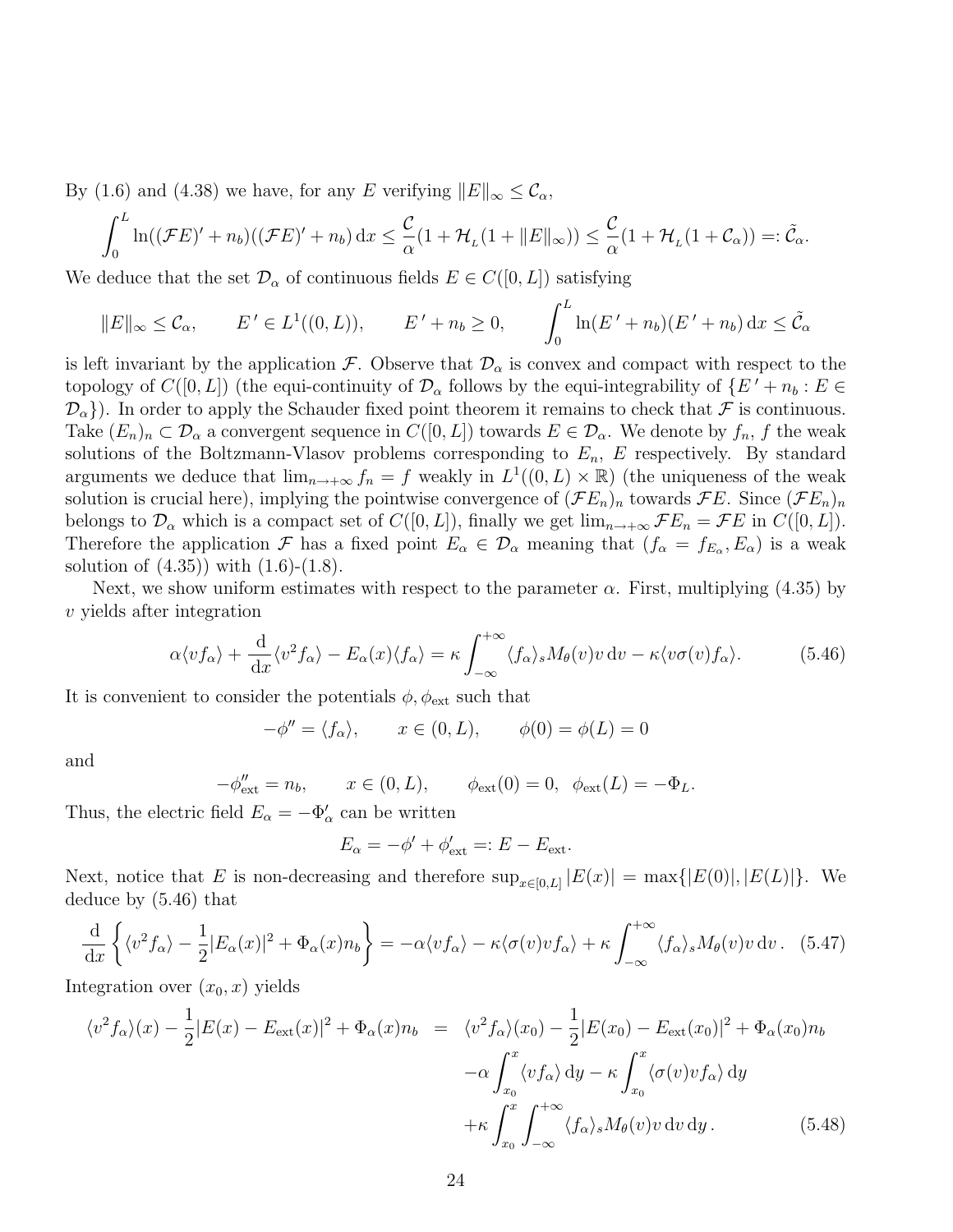If  $|E(0)| \leq |E(L)|$  we have  $\sup_{x \in [0,L]} |E(x)|^2 = |E(L)|^2$  and by taking  $x_0 = L$  in (5.48) we get

$$
\langle v^2 f_\alpha \rangle (x) \leq \langle v^2 f_\alpha \rangle (L) + E(L) E_{\text{ext}}(L) - E(x) E_{\text{ext}}(x) - \frac{1}{2} |E_{\text{ext}}(L)|^2 + \frac{1}{2} |E_{\text{ext}}(x)|^2
$$
  
+ 
$$
(\Phi_\alpha(L) - \Phi_\alpha(x)) n_b + \alpha \int_x^L \langle v f_\alpha \rangle \, dy + \kappa \int_x^L \langle \sigma(v) v f_\alpha \rangle \, dy
$$
  
-
$$
\kappa \int_x^L \int_{-\infty}^{+\infty} \langle f_\alpha \rangle_s M_\theta(v) v \, dv \, dy.
$$

Notice that we have

$$
\left| \int_{x}^{L} \int_{-\infty}^{+\infty} \langle f_{\alpha} \rangle_{s} M_{\theta}(v) v \, \mathrm{d}v \, \mathrm{d}y \right| \leq \int_{0}^{L} \int_{-\infty}^{+\infty} s_{1} \langle f_{\alpha} \rangle(y) M_{\theta}(v) |v| \, \mathrm{d}v \, \mathrm{d}y
$$

$$
\leq C \int_{0}^{L} \langle f_{\alpha} \rangle(y) \, \mathrm{d}y
$$

$$
\leq C (1 + \|E_{\alpha}\|_{\infty}) \tag{5.49}
$$

and that Theorem 4.2 implies

$$
\left| \int_x^L \langle \sigma(v)v f_\alpha \rangle \, \mathrm{d}y \right| \leq s_1 \int_0^L \int_{-\infty}^{+\infty} |v| f_\alpha(y, v) \, \mathrm{d}v \, \mathrm{d}y
$$
\n
$$
\leq 2s_1 L \left( \int_0^{+\infty} v f_0(v) \, \mathrm{d}v - \int_{-\infty}^0 v f_L(v) \, \mathrm{d}v \right) + 2\kappa s_1^2 L \| f_\alpha \|_{L^1((0, L) \times \mathbb{R})}
$$
\n
$$
\leq C (1 + \| E_\alpha \|_\infty). \tag{5.50}
$$

Then, combining this last estimates with (4.37) and (4.40) yields

$$
\sup_{0<\alpha\leq 1} \|\langle v^2 f_\alpha \rangle\|_{\infty} \leq C(1 + \|E_\alpha\|_{\infty}).\tag{5.51}
$$

If  $|E(L)| \leq |E(0)|$  we obtain a similar estimate by taking  $x_0 = 0$  in (5.48). Consider now the point  $x_1 \in (0, L)$  such that

$$
-E_{\alpha}(x_1) = \Phi_{\alpha}'(x_1) = \frac{\Phi_{\alpha}(L) - \Phi_{\alpha}(0)}{L} = \frac{\Phi_L}{L}.
$$
\n(5.52)

Integrating  $(5.47)$  between x and  $x_1$  and using  $(5.51)$ ,  $(5.52)$  together with  $(4.40)$ ,  $(5.49)$ ,  $(5.50)$ yields

$$
||E_{\alpha}||_{\infty}^2 \leq C(1 + ||E_{\alpha}||_{\infty}),
$$

which shows that the sequence  $\left(\|E_{\alpha}\|_{\infty}\right)_{\alpha>0}$  remains in a bounded set, independently of the parameter  $\alpha$ . Once we have obtained a uniform bound for  $||E_{\alpha}||_{\infty}$ , we then get the uniform in  $\alpha$  estimates (5.42)-(5.44) as well (cf. Lemma 3.2, Proposition 4.2).  $\blacksquare$ 

Therefore, letting  $\alpha$  tend to zero we obtain the existence of a weak solution for the problem (1.5)-(1.8) with the entropic boundary condition (1.9). In particular we complete the prove of Theorem 1.2 as follows.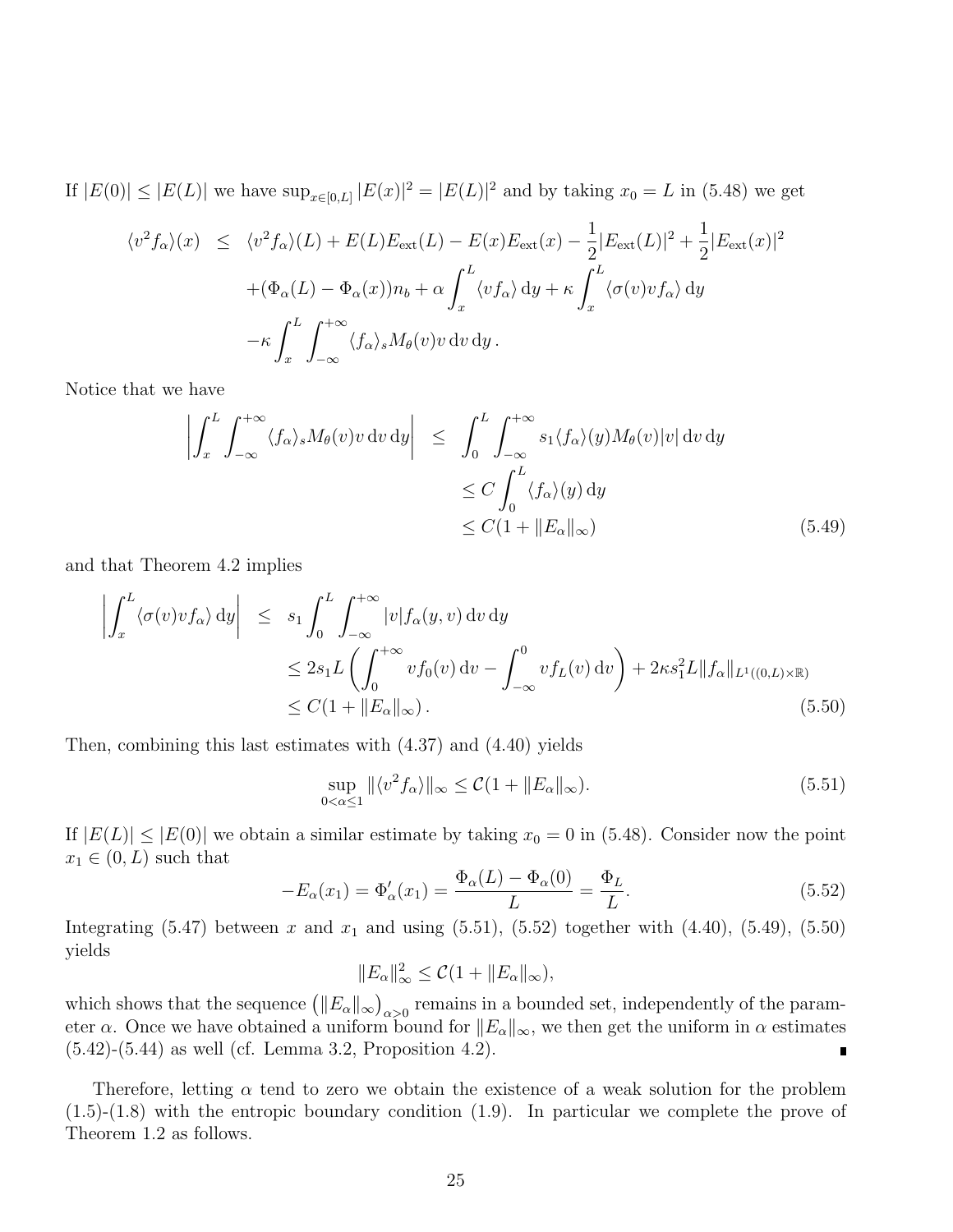**Proof of Theorem 1.2:** Take  $(\alpha_n)_n$  a sequence of positive numbers converging to zero. Combining (5.41), (5.44) and the Poisson equation we deduce that  $(E_n)_n$  is relatively compact in  $C([0, L])$ . Using  $(5.42)$ ,  $(5.43)$  we can also extract a subsequence of  $(f_n)_n$  weakly compact in  $L^1$ . The proof follows easily by passing to the limit as  $n \to +\infty$  in the weak formulations of  $(f_{\alpha_n}, E_{\alpha_n})$  (see the proof of Theorem 4.2).

Acknowledgements. The second author is partially supported under the NSF grant DMS-0507038. This work has been done while Th. Goudon was visiting ICES and the University of Texas at Austin. Thanks are addressed for their warm hospitality and support. The fourth author is partially supported under the NSF grant DMS-0607053.

## References

- $[1]$  Bardos C., Problèmes aux limites pour les équations aux dérivées partielles du premier ordre à  $coefficients$  réels; théorèmes d'approximation; application à l'équation de transport, Ann. Sci. Ecole Norm. Sup. (4) 3 (1970), 185–233.
- [2] Bardos C., Santos R., Sentis R., Diffusion approximation and computation of the critical size, Trans. Amer. Math. Soc. 284 (1984), no. 2, 617–649.
- [3] Ben Abdallah N., Dolbeault J., Relative entropies for kinetic equations in bounded domains (irreversibility, stationary solutions, uniqueness), Arch. Ration. Mech. Anal. 168 (2003), no. 4, 253–298.
- [4] Ben Abdallah N., Gamba I. M., Klar, A., The Milne problem for high field kinetic equations, SIAM J. Appl. Math. 64 (2004), no. 5, 1709–1736.
- [5] Bostan M., Permanent regimes for the 1D Vlasov-Poisson system with boundary conditions, SIAM J. Math. Anal. 35 (2003), 922–948.
- [6] Bostan M., Stationary solutions of the 1D Vlasov-Maxwell equations for laser-plasma interaction, Indiana Univ. Math. J. 56 (2007), no. 2, 581–613.
- [7] Crandall, M. G., Tartar, L., Some relations between nonexpansive and order preserving mappings, Proc. Amer. Math. Soc. 78 (1980), no. 3, 385–390.
- [8] Dolbeault, J., An introduction to kinetic equations: the Vlasov-Poisson system and the Boltzmann equation, Discrete Contin. Dyn. Syst. 8 (2002), no. 2, 361–380.
- [9] Edwards R. E., Functional analysis. Theory and applications (Holt, Rinehart and Winston, 1965).
- [10] Greengard C., Raviart P.-A., A boundary value problem for the stationary Vlasov-Poisson equations : the plane diode, Comm. Pure Appl. Math. XLIII (1990), 473–507.